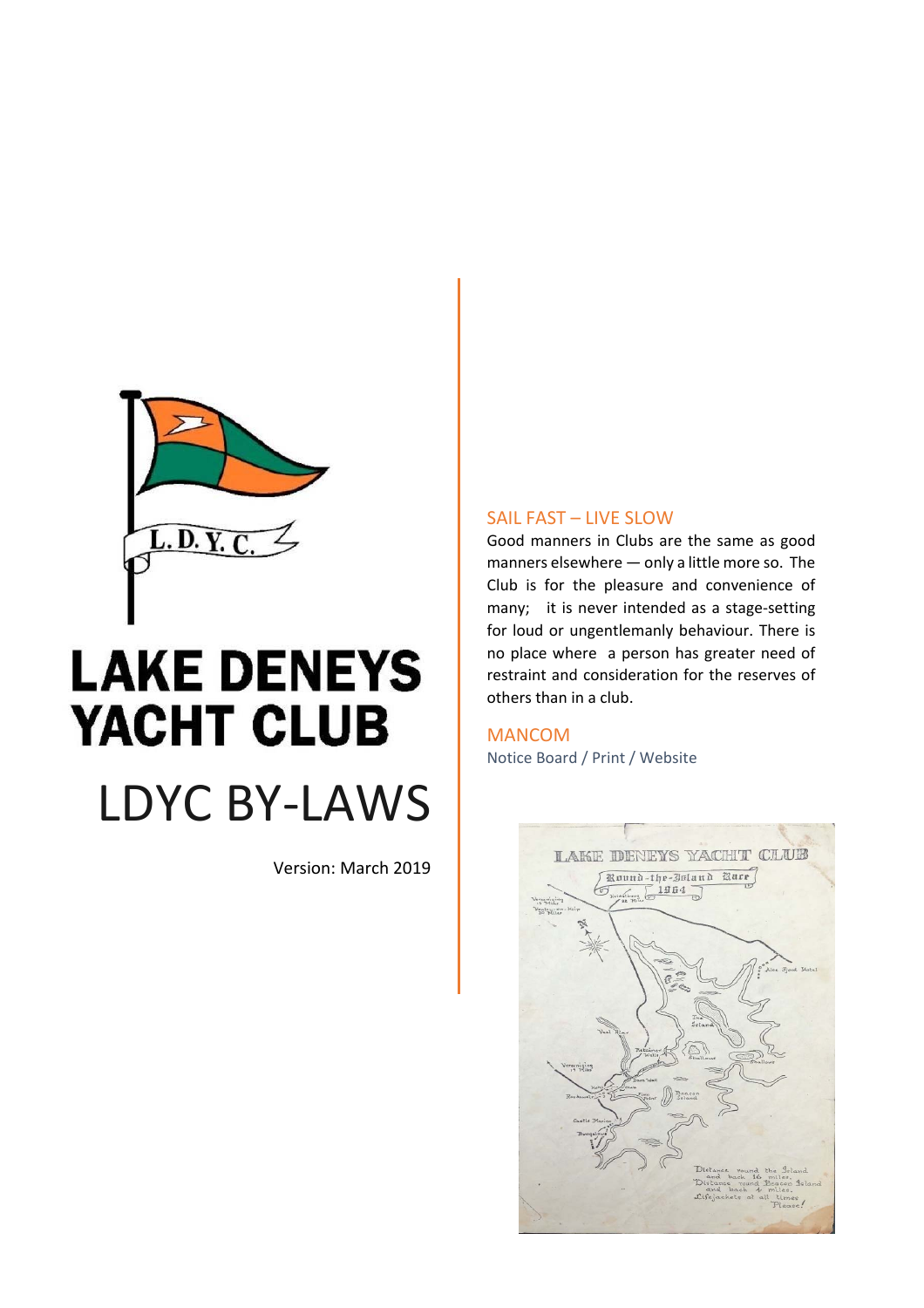INDEX (Per page)

|              | PART DESCRIPTION                              | <b>PAGE</b>    |
|--------------|-----------------------------------------------|----------------|
| $\mathbf{1}$ | <b>INTRODUCTION</b>                           | 3              |
| 2            | <b>DEFINITIONS</b>                            | 5              |
| 3            | ENTRY OF MEMBERS TO THE CLUB                  | 7              |
| 4            | <b>GUESTS VISITING THE CLUB</b>               | $\overline{7}$ |
| 5            | MOTOR VEHICLES AND TRAFFIC ARRANGEMENTS       | 9              |
| 6            | <b>RULES RELATING TO BOATS</b>                | 9              |
| 7            | <b>RULES RELATING TO KEELBOATS</b>            | 12             |
| 8            | <b>BOAT REGISTRATION SYSTEM</b>               | 12             |
| 9            | PERSONAL WATER CRAFT /JET SKI (PWC)           | 14             |
| 10           | <b>CARAVAN SITE RULES</b>                     | 14             |
| 11           | <b>AWARDING OF STAYS</b>                      | 19             |
| 12           | HERITAGE OF ALLOCATED CARAVAN SITES           | 19             |
| 13           | IMPROVEMENTS/ALTERATIONS TO AN ALLOCATED SITE | 20             |
| 14           | <b>CONSERVATION RULES</b>                     | 20             |
| 15           | PETS ON CLUB PREMISES                         | 21             |
| 16           | USE OF CLUB EQUIPMENT BY MEMBERS              | 22             |
| 17           | YOUTH MATTERS AND RELATED RULES               | 22             |
| 18           | <b>CAMPING RULES</b>                          | 22             |
| 19           | RULES RELATING TO THE BAR                     | 23             |
| 20           | RESTAURANT/CAFETERIA/CANTEEN                  | 23             |
| 21           | <b>GENERAL</b>                                | 24             |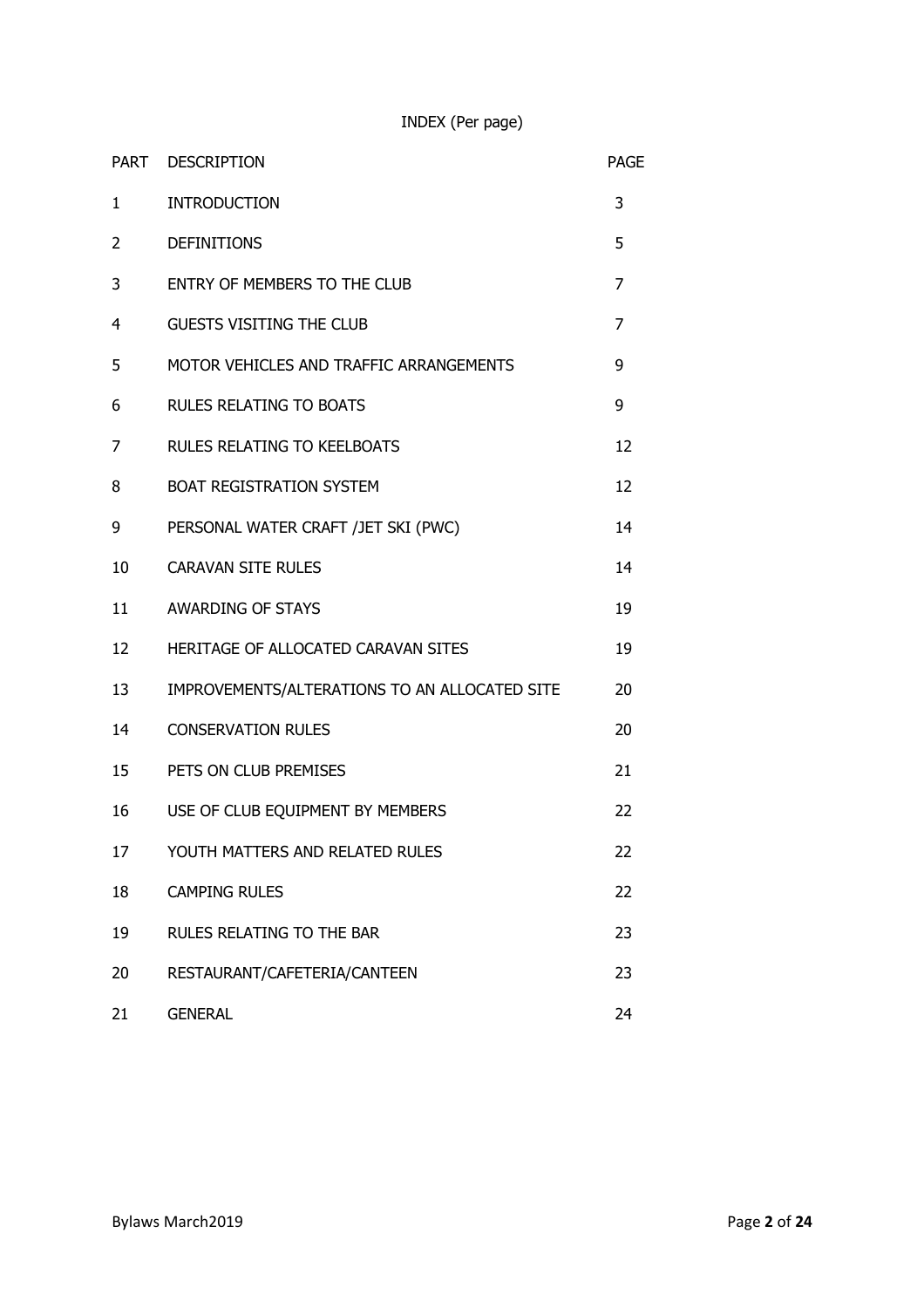# **1. INTRODUCTION**

- 1.1. The Lake Deneys Yacht Club is owned by all its members and governed by an elected Management Committee (MANCOM) of volunteers.
- 1.2. The objectives of the Club shall be:
	- 1.2.1. To promote the art of and interest in amateur sailing.
	- 1.2.2. To ensure that all forms of watercraft launched from the clubs' coastline comply in every aspect with current boating legislation and club By-laws and with due regard to safety and boating etiquette.
	- 1.2.3. To promote good fellowship among members of the Club.
	- 1.2.4. To do all things as may be necessary for, or conducive to the attainment of the foregoing objectives.
	- 1.2.5. The provisions of this Constitution are founded upon and shall be implemented and administered in the recognition of human dignity, equality, the advancement of human rights and freedoms, non-racialism, non-sexism, the right of freedom of association, the supremacy of the Constitution of the Republic of South Africa of 1996, the rule of law and good corporate governance.
	- 1.2.6. The provisions of this Constitution are intended to foster a spirit of mass participation, healthy competition, sportsmanship and fair play among all members and participants in all activities and sailing of all races, genders and ages.

To ensure that MANCOM is guided towards fulfilling the Club objectives, and in the interest of all Club members, procedures and policies have been drafted into these By-laws. This step is a requirement of the Club Constitution and is in-line with the requirements of the property title deed. MANCOM has reviewed and approved, by majority vote, these by-laws and appeals to all members, visitors and public to study these rules and to strictly obey them. Various procedures and rules are set out below for the benefit of all members and to give new members, on joining LDYC, the necessary guidance.

These By-laws are in addition to those detailed in the Club Constitution and are subject to them.

These By-laws rescind all previous By-laws.

These By-laws have been written in the spirit of LDYC's constitutional objectives.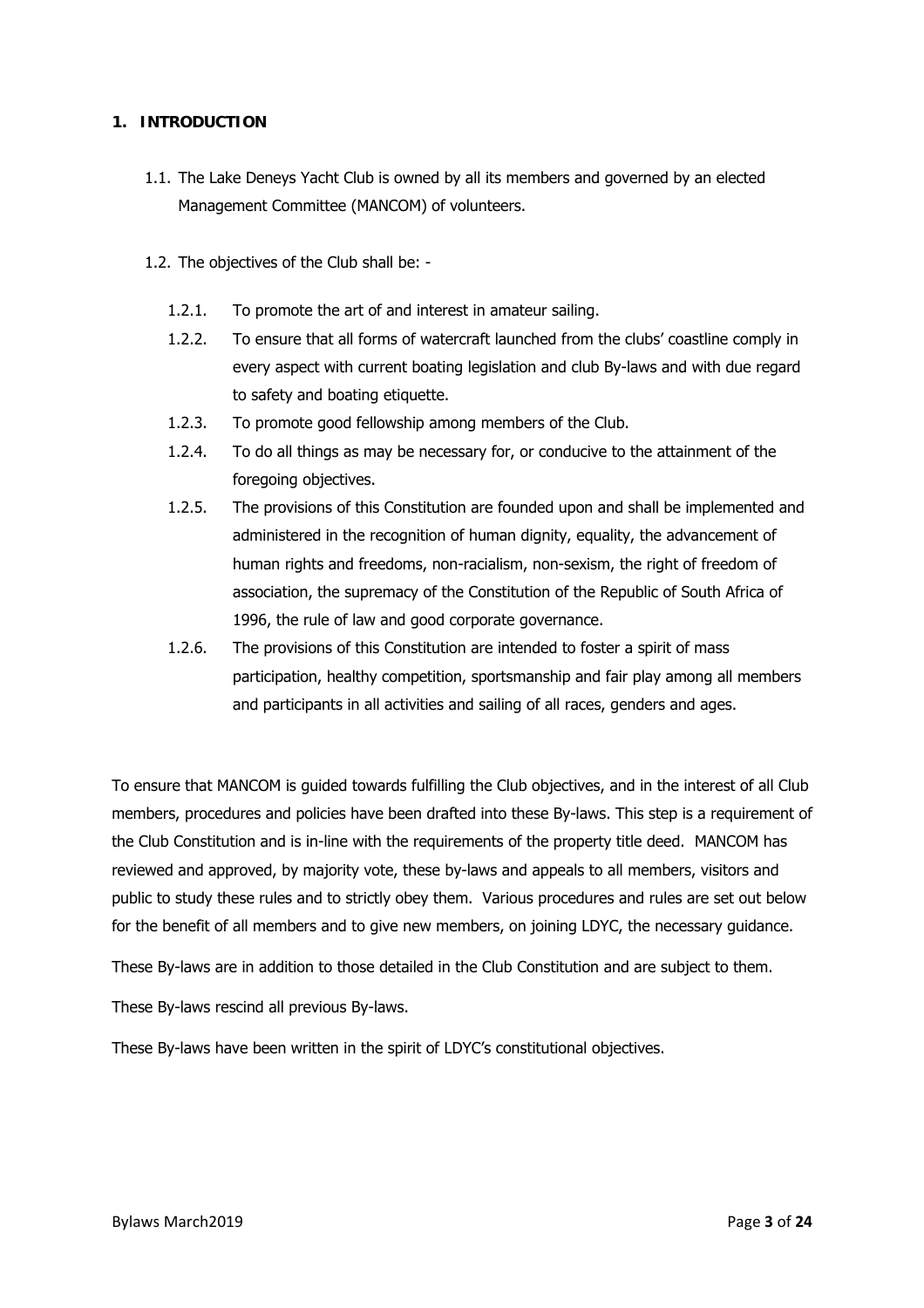As part of the spirit of being a member of LDYC, members are expected to adhere to the following: MEMBERS CODE OF CONDUCT

- 1. To uphold the Club Constitution,
- 2. To honour and respect one's fellow members,
- 3. To respect all elected club officials,
- 4. To respect all the club staff,
- 5. To attend SGM's and AGM's and, if unable to, to send an apology and a proxy,
- 6. To uphold motions voted in at the above meetings,
- 7. To take part in a water sport at the club,
- 8. To represent the club when taking part in events,
- 9. To follow procedures in place if unhappy with matters at the club, and
- 10. To enjoy and promote the facility that we have.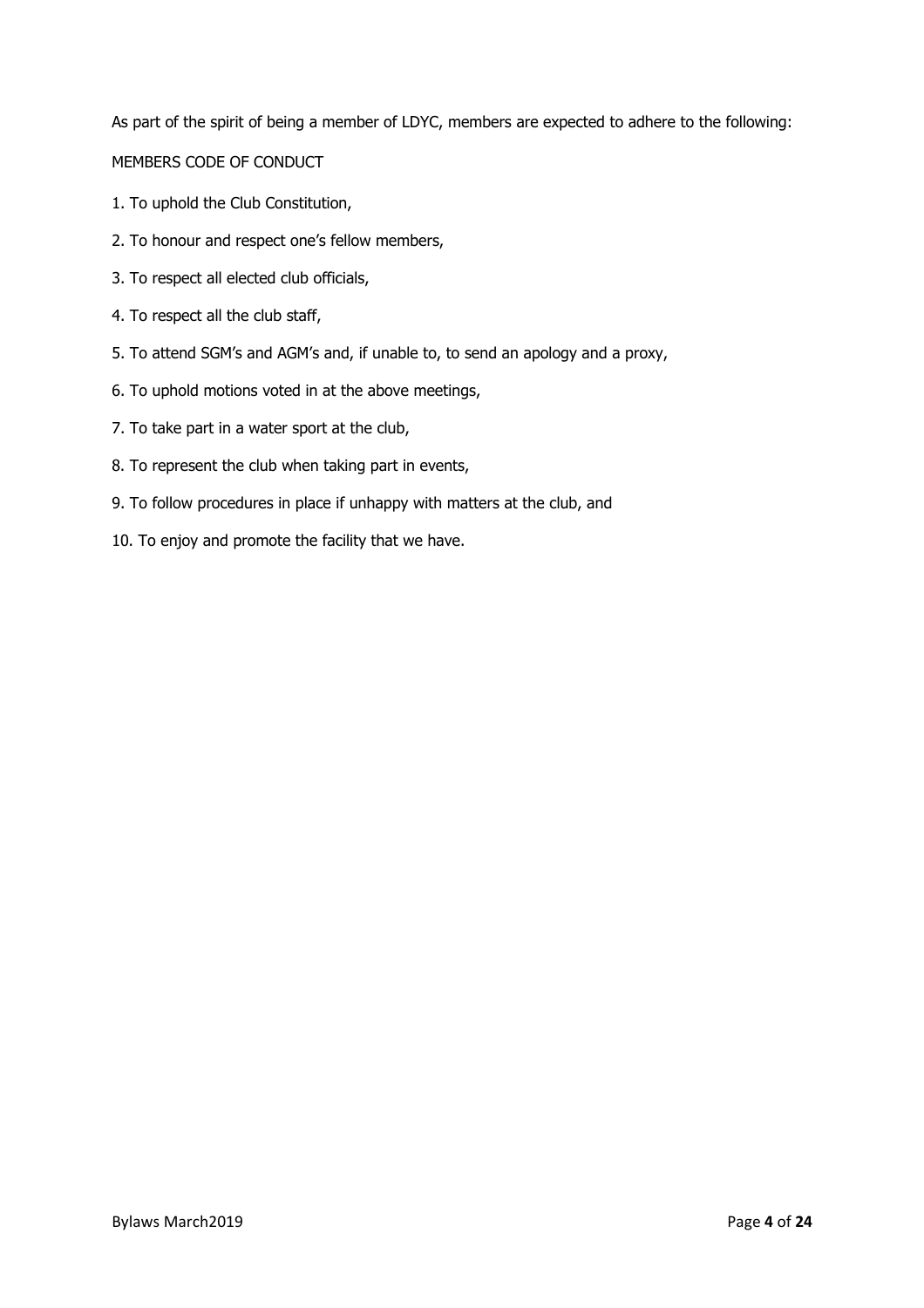# **2. DEFINITIONS**

| <b>Access Control Officer</b> | the person in charge and operating the entrance gate to the Club,<br>collection of payment to enter etc.                                                                                                                                                                                                                                                                                                                                                                                                            |  |  |
|-------------------------------|---------------------------------------------------------------------------------------------------------------------------------------------------------------------------------------------------------------------------------------------------------------------------------------------------------------------------------------------------------------------------------------------------------------------------------------------------------------------------------------------------------------------|--|--|
| <b>MANCOM</b>                 | the management structure of the Club is detailed in the chart on the<br>first page of this Constitution, all of whom shall be paid up ordinary<br>members of the Club.<br>They shall be elected at the Annual General Meeting by the<br>member's present eligible to vote. In the event of more than one<br>candidate being nominated for any of these positions, the matter<br>will be decided by secret ballot.<br>The Manager need not be a member of the Club, in which case he<br>will be appointed by MANCOM. |  |  |
| <b>Boat Locker</b>            | Being a built garage for the storage of water craft and other<br>belongings, exclusively for use of club members.                                                                                                                                                                                                                                                                                                                                                                                                   |  |  |
| <b>Boat Port</b>              | Being a built carport for the storage of water craft and other<br>belongings, exclusively for the use of members.                                                                                                                                                                                                                                                                                                                                                                                                   |  |  |
| By-laws                       | Set of rules and regulations controlling the activities of the club,<br>members and visitors. These rules are approved by the MANCOM                                                                                                                                                                                                                                                                                                                                                                                |  |  |
| Site Number                   | The number required to be attached and displayed on every<br>member's caravan                                                                                                                                                                                                                                                                                                                                                                                                                                       |  |  |
| Club                          | Lake Deneys Yacht Club (LDYC)                                                                                                                                                                                                                                                                                                                                                                                                                                                                                       |  |  |
| Club Flag Officers            | Members nominated and elected at the Annual General Meeting,<br>empowered officially by the Club to fulfil certain functions. The<br>Commodore, Vice-Commodore and Rear Commodore.                                                                                                                                                                                                                                                                                                                                  |  |  |
| <b>DWAF</b>                   | Department of Water Affairs and Forestry                                                                                                                                                                                                                                                                                                                                                                                                                                                                            |  |  |
| Bylaws March2019              | Page 5 of 24                                                                                                                                                                                                                                                                                                                                                                                                                                                                                                        |  |  |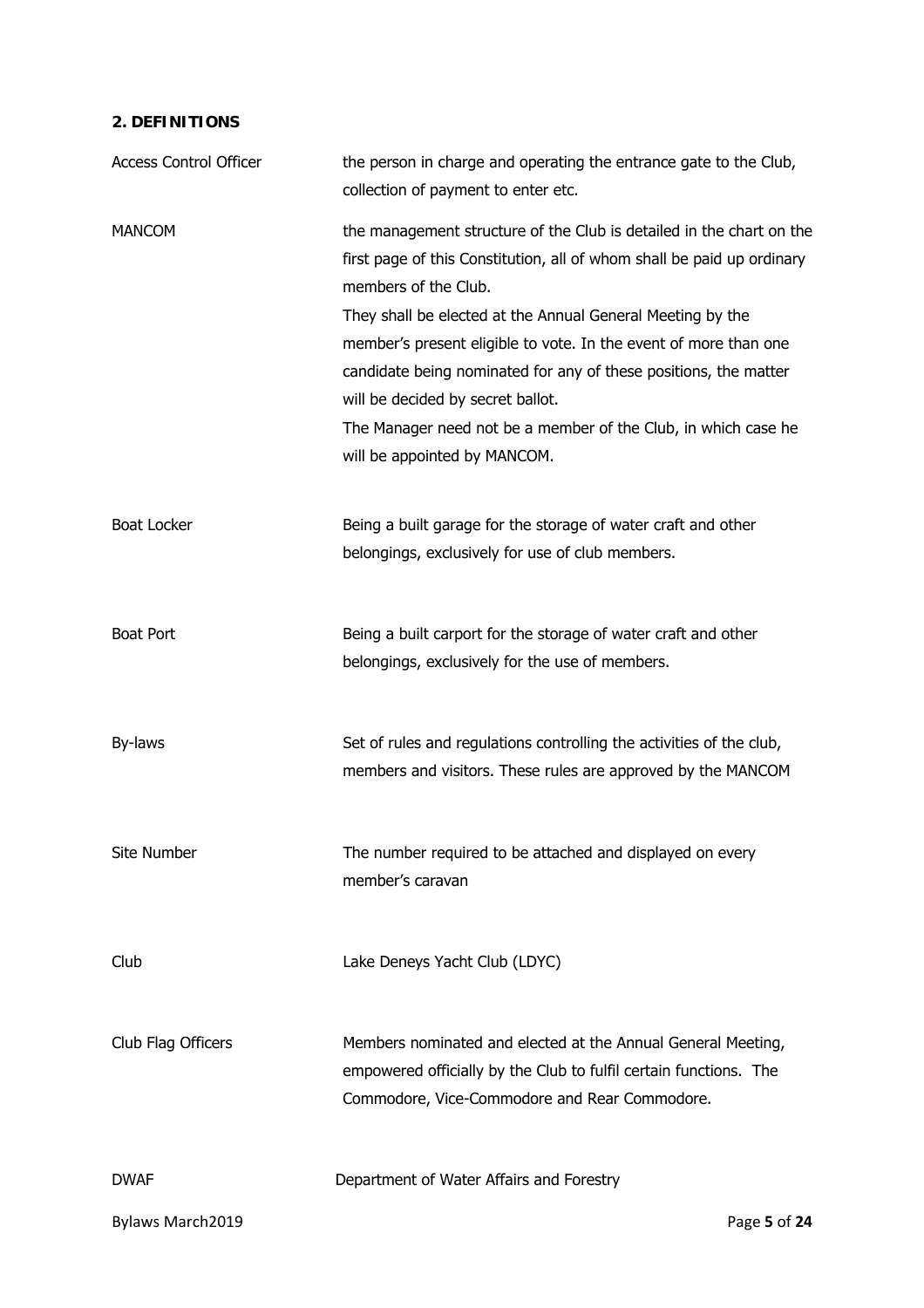| He / His / Him | any words importing the singular shall include the plural and vice<br>versa, and words importing the masculine gender shall include the<br>feminine.                                                                                                                                                                                                                                                                                                                    |
|----------------|-------------------------------------------------------------------------------------------------------------------------------------------------------------------------------------------------------------------------------------------------------------------------------------------------------------------------------------------------------------------------------------------------------------------------------------------------------------------------|
| Club Manager   | the Club Manager is the General Manager and Executive Officer of the<br>Club. It is the Club Manager's duty to carry out the policies set by the<br>MANCOM. The General Manager also prepares the Annual Budget<br>subject to MANCOM'S approval and is responsible for managing and<br>controlling Club operations to achieve budgeted revenue and expense<br>targets. Certain functions may be delegate to staff with the necessary<br>authority to act on his behalf. |
| <b>Members</b> | A member as defined in part 7 of the Constitution of the Club                                                                                                                                                                                                                                                                                                                                                                                                           |
| <b>PWC</b>     | Personal Water Craft, sometimes more generally referred to as a<br>power boat, yacht or dinghy                                                                                                                                                                                                                                                                                                                                                                          |
| Safety Officer | Any person appointed by Management to overseer the safety and<br>rescue function on or around LDYC. Such person may be a staff<br>member, Club member or member of the public duly authorised by<br>Management                                                                                                                                                                                                                                                          |
| SAS            | South African Sailing Association                                                                                                                                                                                                                                                                                                                                                                                                                                       |
| V Number       | The number required to be attached and displayed on every<br>member's boat                                                                                                                                                                                                                                                                                                                                                                                              |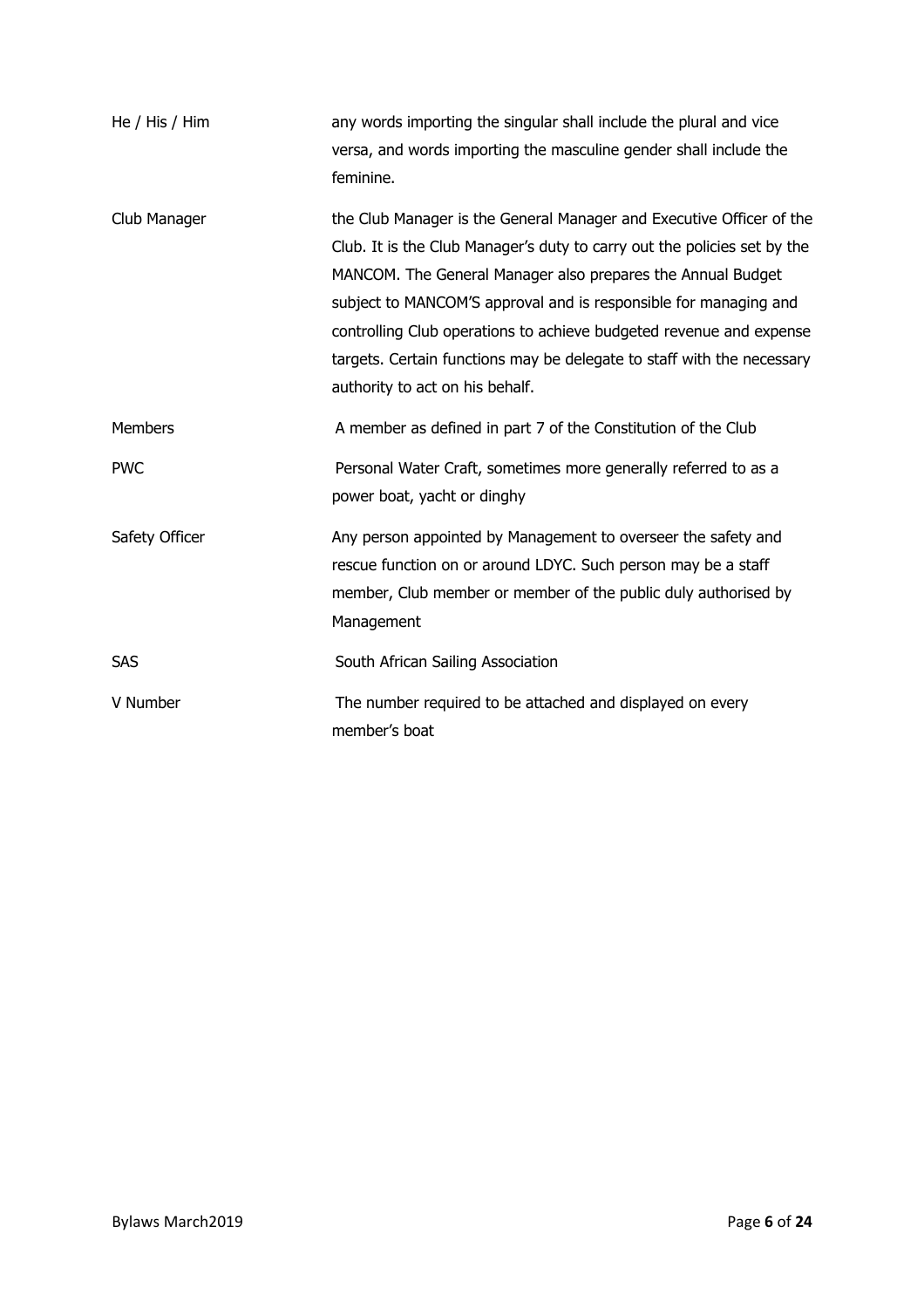#### **3. ENTRY OF MEMBERS TO THE CLUB**

- 3.1. Members in good standing may gain entrance to LDYC through the members' entrance gate by means of the fingerprint identification security system. Their stays will then be electronically recorded.
- 3.2. Failing which a member register is located at the guard house which must be completed if the biometric system is not operational.
- 3.3. Spouses/partner and dependants of the primary member over the age of eighteen may be registered to gain entry to the Club.
- 3.4. LDYC may refuse the member entrance to the premises should the member be in arrears with his club fees, subs, or levies or having been so disciplined by a disciplinary committee decision.
- 3.5. The Access Control Officer may be required from time to time, to check the details of the family size, establish proof of membership etc. from the membership records kept at the gatehouse, or any other system such as car discs or membership cards which may be in use from time to time and to check if the occupants in the car tally with this number.
- 3.6. MANCOM reserves the right to evict any member who fails to observe acceptable standards of behaviour towards any other member or LDYC staff member.

#### **4. GUESTS VISITING THE CLUB**

Any single, family or honorary member of the Club in good standing and paid up may introduce guests to the Club subject to the following conditions: -

- 4.1. The host member shall always be present during the guest's visit to the Club.
- 4.2. The host member shall always be responsible for the actions and behaviour of his guest/s and shall ensure that such guests comply with all the provisions of the Club Constitution, By-laws in force from time to time and, in addition, any site layout or planning provision in force from time to time.
- 4.3. The host member shall ensure that all the necessary gate log entries as prescribed by MANCOM from time to time are complied with and shall be present to receive his guests at the gate or shall make prior arrangements for their entry in accordance with directions given by MANCOM from time to time.
- 4.4. The host member shall be responsible for the immediate payment of all visitors' fees prescribed from time to time.
- 4.5. No country, junior, reciprocity or temporary member shall be entitled to introduce guests.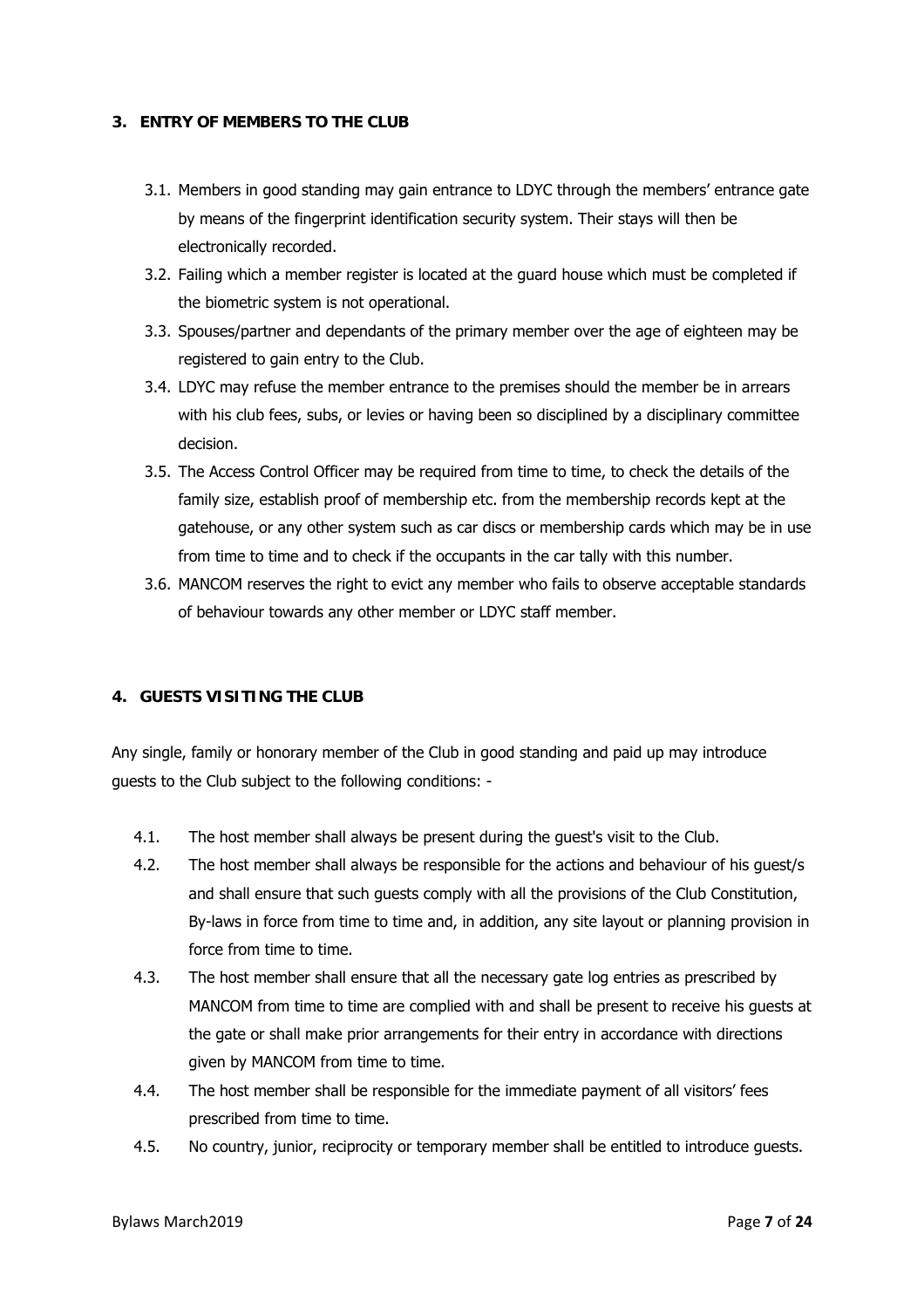- 4.6. Visitors' fees for guests shall vary from time to time in accordance with the directions of MANCOM.
- 4.7. Member Guest Ticket books will be kept at the Office and the Administration Officer is appointed as the responsible person to keep record of guest ticket books. The member register will be updated on allocation of guest tickets.
- 4.8. All visitors are to complete the gate entry register, using the ticket number as the receipt number. No ticket = No entry.
- 4.9. All guest ticket stubs are to be attached to the register.
- 4.10. The ticket is always to be kept by visitors for verification.
- 4.11. Tickets will be issued as follows:
	- 4.11.1. 12 free tickets issued to family memberships
	- 4.11.2. 6 free tickets issued to single memberships
	- 4.11.3. free tickets issued to pensioner members based on membership type.
	- 4.11.4. No free tickets issued to country, junior, reciprocity or temporary membership type.
- 4.12. Free tickets will only be issued to fully paid-up members.
- 4.13. Free tickets are only valid for 1 (one) membership year.
- 4.14. Sailing crew tickets will be issued when annual racing ticket fee are paid
- 4.15. Flag officers may be allocated additional tickets.
- 4.16. All functions and events require pre-authorisation of Mancom
- 4.17. Kids under the age of 13 are free.
- 4.18. One ticket per person and only valid for one night.
- 4.19. When free tickets are depleted additional tickets are for sale as follows:
	- 4.19.1. Family members, 24 tickets at R60.00 per ticket thereafter R80.00 per ticket
	- 4.19.2. Single members, 12 tickets at R60.00 per ticket thereafter R80.00 per ticket
	- 4.19.3. Pensioner members, 12 tickets at R60.00 per ticket thereafter R80.00 per ticket
	- 4.19.4. All non-member visitors are required to pay the entrance fee at the gate and a cash receipt will be issued. This receipt may be presented at either the LDYC bar or The Wharf restaurant for a refund of the gate entry fee.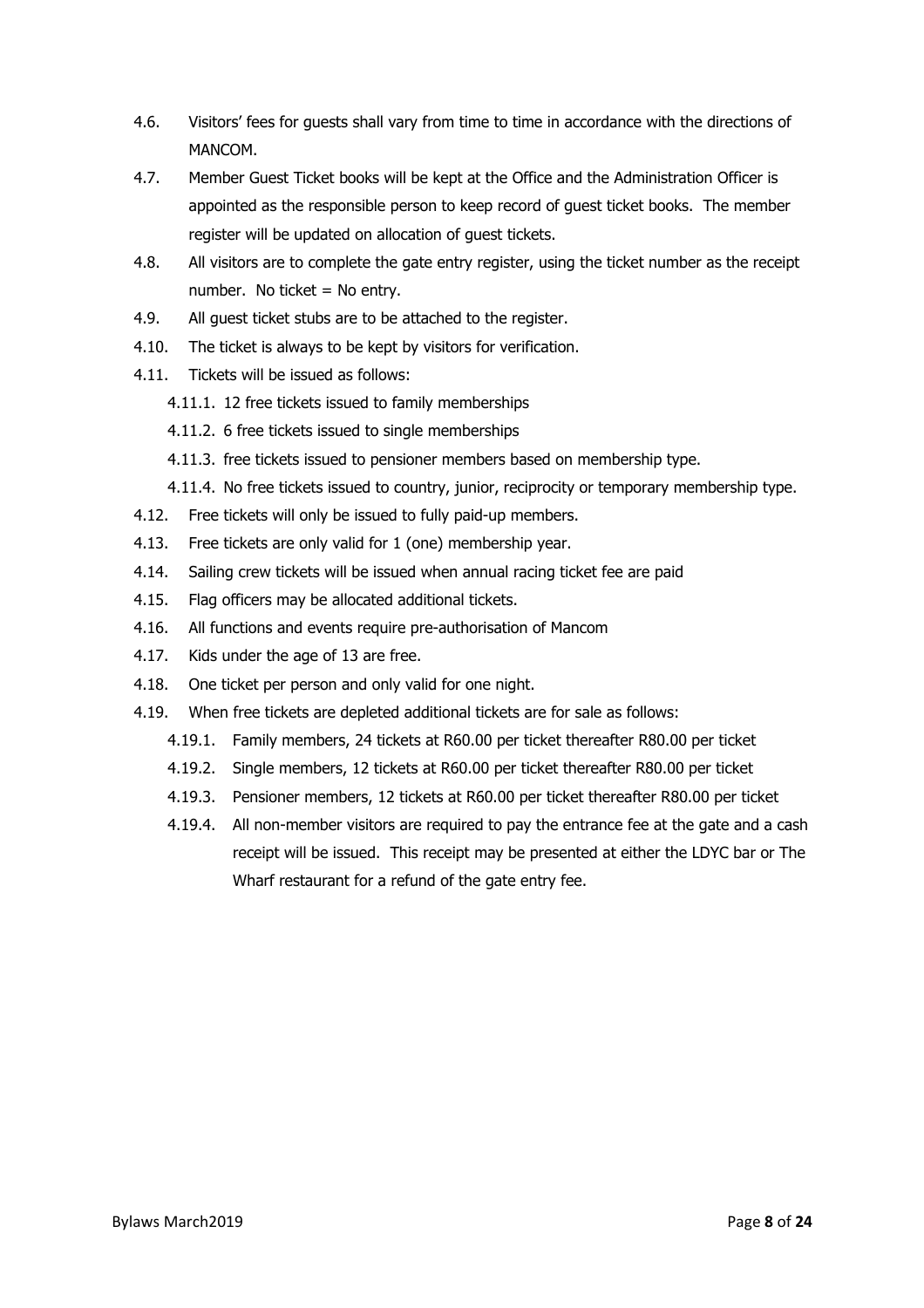# **5. MOTOR VEHICLES AND TRAFFIC ARRANGEMENTS**

- 5.1. Access ways are provided for the unhindered access to the foreshore areas by pedestrians, emergency vehicles, LDYC vehicles and for the launching of boats.
- 5.2. Vehicles are not to be parked in the access ways.
- 5.3. Regular vehicle traffic along the foreshore area in front of the caravan sites is strongly discouraged.
- 5.4. The maximum speed limit of 12 kph on Club premises must be strictly obeyed.
- 5.5. During peak periods, only one motor vehicle per site will be allowed to park on, or near your caravan site. Additional vehicles must be parked in the demarcated areas, which may change from time to time. These peak periods are during December/January, the Easter weekend and may include other periods due to big events hosted at the Club as and when required by MANCOM
- 5.6. Motorists must adhere to all the traffic signs and traffic rules of the Republic of South Africa. No unlicensed drivers are permitted to drive on LDYC premises.
- 5.7. Quad bikes are not allowed on the premises of the Club, unless authorisation from the office has been received.
- 5.8. If MANCOM requires that the vehicles of members, member's guests or public vehicles to be identified, such identification shall always be displayed on the vehicle before entering and while on LDYC premises.
- 5.9. The Club shall not be liable for injury, loss or damage or property through accident, fires, storms, falling timber, theft, public disturbance, vermin, wilful act or negligence of Club members or staff or injury, illness or damage from any other cause whatsoever while using the Club premises.

#### **6. RULES RELATING TO BOATS**

- 6.1. Power boating is permitted from the club shores provided the power boat has a valid COF and is skippered by a minimum R licensed skipper.
- 6.2. All power boats / jet skis must obey the "no wake zone" markers and travel at a maximum speed of 5 knots through the club anchorage to or from the shoreline/jetty.
- 6.3. Power boats may not be washed on the roads of the caravan park. Boats to be washed in the designated area provided by the club.
- 6.4. Power boating is not permitted through the Club anchorage or along the shoreline of the Club property other than to proceed to and from the jetty when the boat speed is not to exceed five knots.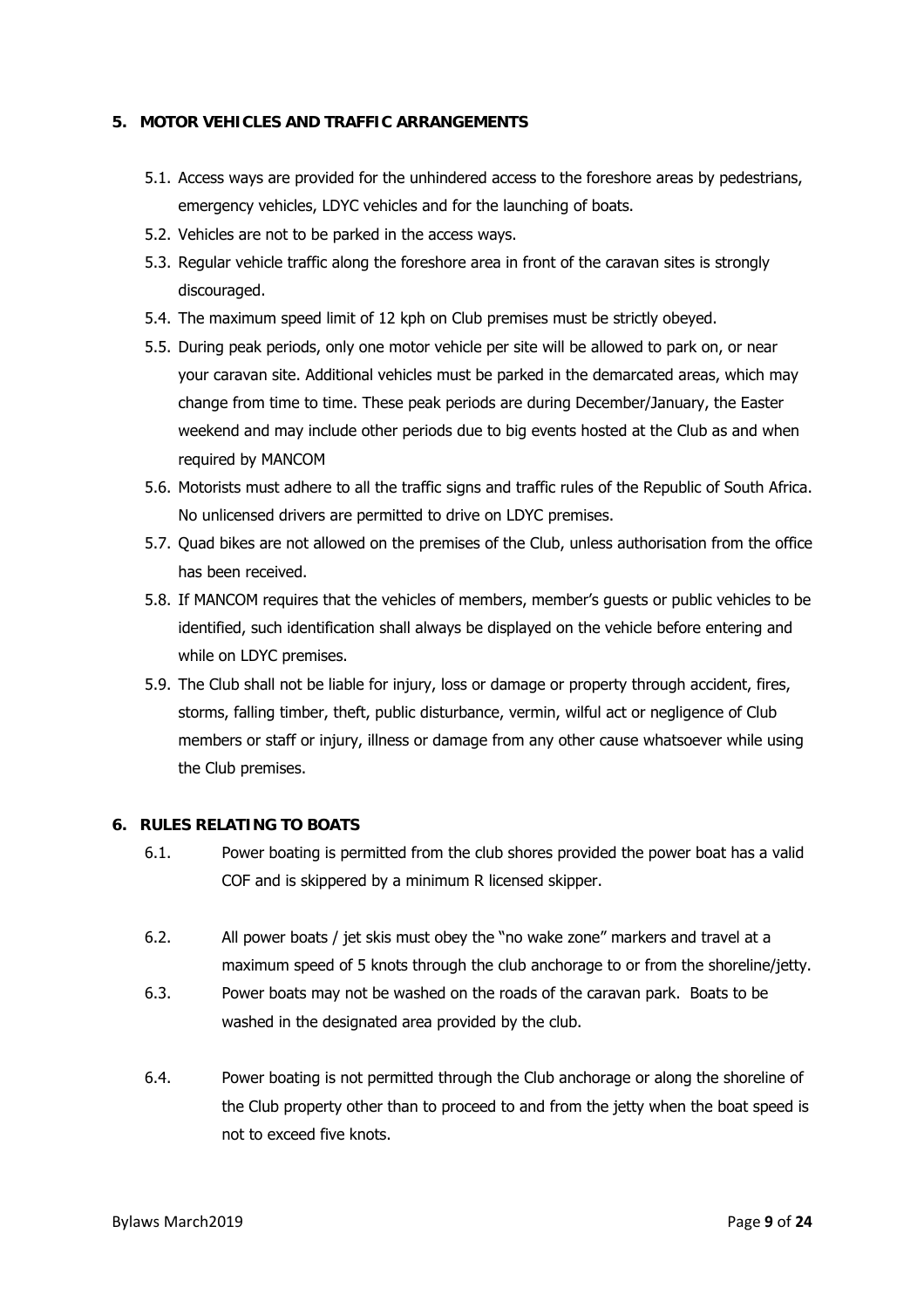- 6.5. All boats (canoes included) shall be registered with the Club. Boats shall be defined as any watercraft including, but not limited to, tenders, canoes, paddle ski, sailboards, kayaks, dinghies, motorboats, keelboats and catamarans. The necessary boat registration form must be submitted. A registration number (V-number) will be issued at the prescribed fee and affixed to the boat at all times.
- 6.6. Boats found on the premises without a registration number will be impounded until they can be identified. A R1,000 admin fee shall be levied before the boat is released. Should a boat not be identified within 6 (six) months of being impounded, such boat may be sold, and the proceeds used for Club funds.
- 6.7. A boat-parking bay in the relevant boat-park, if available, will be allocated. The parking is subject to the annual fees. The member is responsible for paying the annual boat-parking fee.
- 6.8. The boat must then be parked in this boat parking space. A member may park two boats in the hired parking bay, if the second boat fits into the parking bay without obstructing the movement and/or parking of a neighbouring boat.
- 6.9. No boat parking will be allowed on the member's caravan site aside from a tender or mono-hull dinghy not exceeding 16' foot (4.8m) and WITHOUT standing rigging will be permitted with the prior approval of MANCOM.
- 6.10. Use of the boat parking facilities is entirely at the members' risk.
- 6.11. The use of equipment/vehicles and services provided by LDYC, including the tractor, gantry, hoist and any other LDYC equipment, is at the risk of the user and LDYC does not accept responsibility for any loss, damage or injury that a person or his property may sustain. The use of such equipment will be at the discretion of MANCOM and prior permission for the use thereof is required. A levy may be charged for the use thereof.
- 6.12. A water safety booklet is available from SAMSA. It is the members' responsibility to ensure that his he, family and guests are aware of the rules and that they abide by these rules.
- 6.13. The Club Safety Officer has the right to inspect any boat to check the prescribed safety equipment. The Safety Officer may refuse any boat owner permission to launch or may order any boat off the water if, in his/her opinion, the boat is not seaworthy or does not comply with any requirement as laid down by LDYC, DWAF or any other Governing body.
- 6.14. Dinghy storage areas, where members can park their dinghies, have been demarcated. These areas include the storage of canoes and sailboards and if available, are issued on an annual basis at the prescribed fee provided that such fees are fully paid in advance.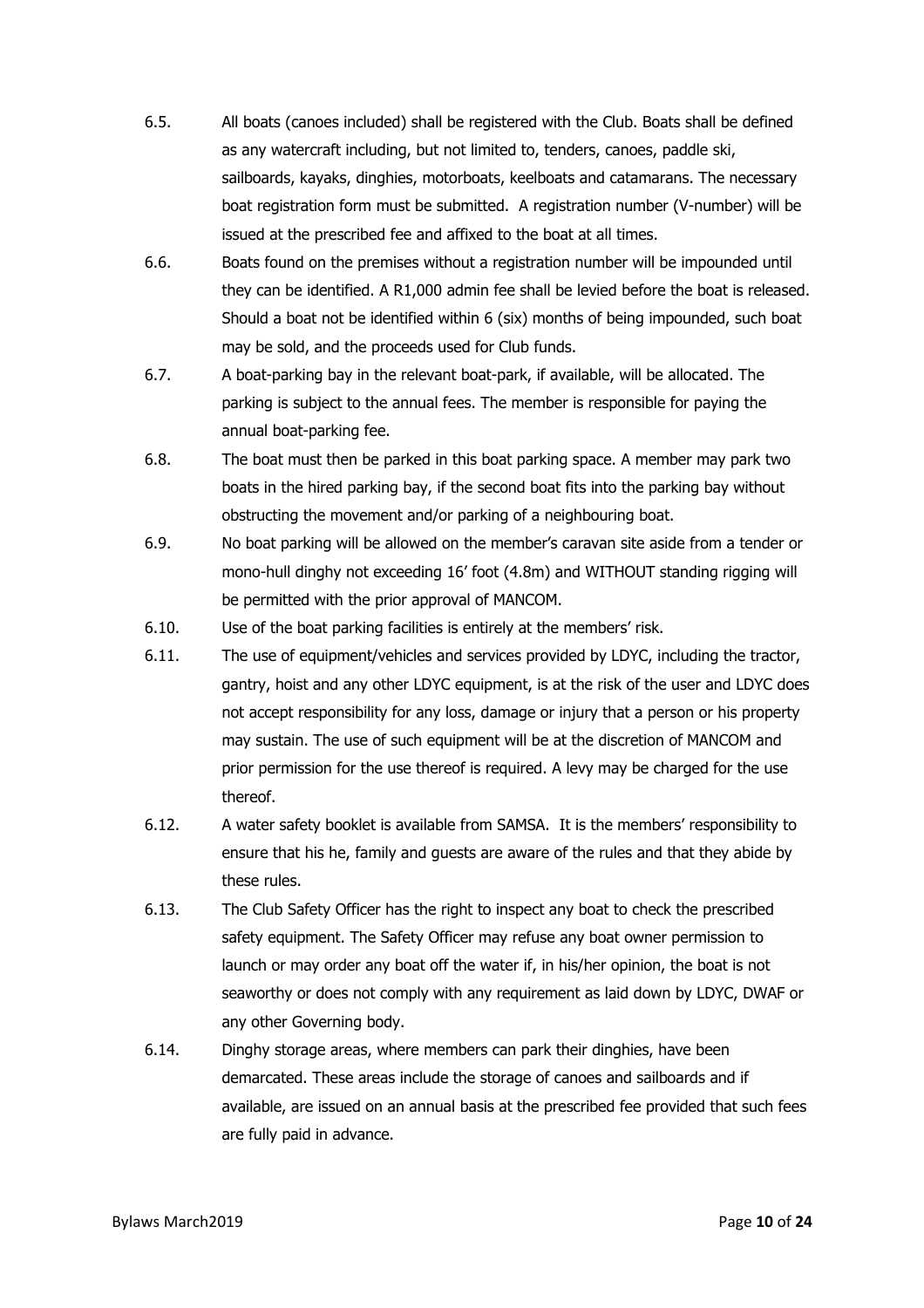- 6.15. Covered Boat ports and boat lockers are limited. Members who wish to secure a covered bay must put their names on the waiting list, which is available at the Club office. As the boat ports and boat lockers become available, an agreement shall be signed. The member is responsible for paying the annual fee. All costs and fees for boat lockers, garages and boat ports are to be conducted through the club bank account to keep a record of transfer.
- 6.16. The use of the tractor and driver and/or boat hoist for keelboat/large powerboat movements shall be arranged with management and this service will be levied at the prescribed fee as determined from time to time.
- 6.17. Boat audits shall be carried out on a regular basis. Owners of boats that do not adhere to Club by-laws may be impounded and/or a fine imposed.
- 6.18. If any boat is sold or the registration details change (e.g. new colour, new trailer, change in motor size, etc), the Club office shall be informed immediately.
- 6.19. If any boat is removed from the Club premises, this information shall be recorded in the register at the entrance gate.
- 6.20. Management shall be informed of any new boat that the owner intends leaving at the Club. Management will advise the owner if and where the boat may be parked or stored.
- 6.21. After launching a boat, the trailer and towing vehicle shall be parked in the demarcated trailer parking area (on the west side of the slipway). This arrangement may change when large regattas or other events are hosted. This parking area may then be used for specific uses as approved by MANCOM
- 6.22. All persons who launch their boats shall inform management by completed the Voyage register, for safety control reasons, of their estimated time of arrival back at the Club.
- 6.23. Where tie-down facilities have been installed, members shall secure their boats to avoid damage due to the strong winds.
- 6.24. All boat trailers, i.e. owned by Club members as well as members of the public, shall be able to be easily identified. The V-number, owners name and cell phone must be included in this information which shall be clearly marked on the left front side (port side) behind the tow-bar of the trailer.
- 6.25. All members who participate in any form of water-sport not only sailing (windsurfing included) are liable to pay the SAS membership fee. If a member pays this fee at another Club, a declaration form shall be submitted to LDYC.
- 6.26. All boats are stored and moved at the owner's risk and the LDYC will not be held responsible for any damage whatsoever.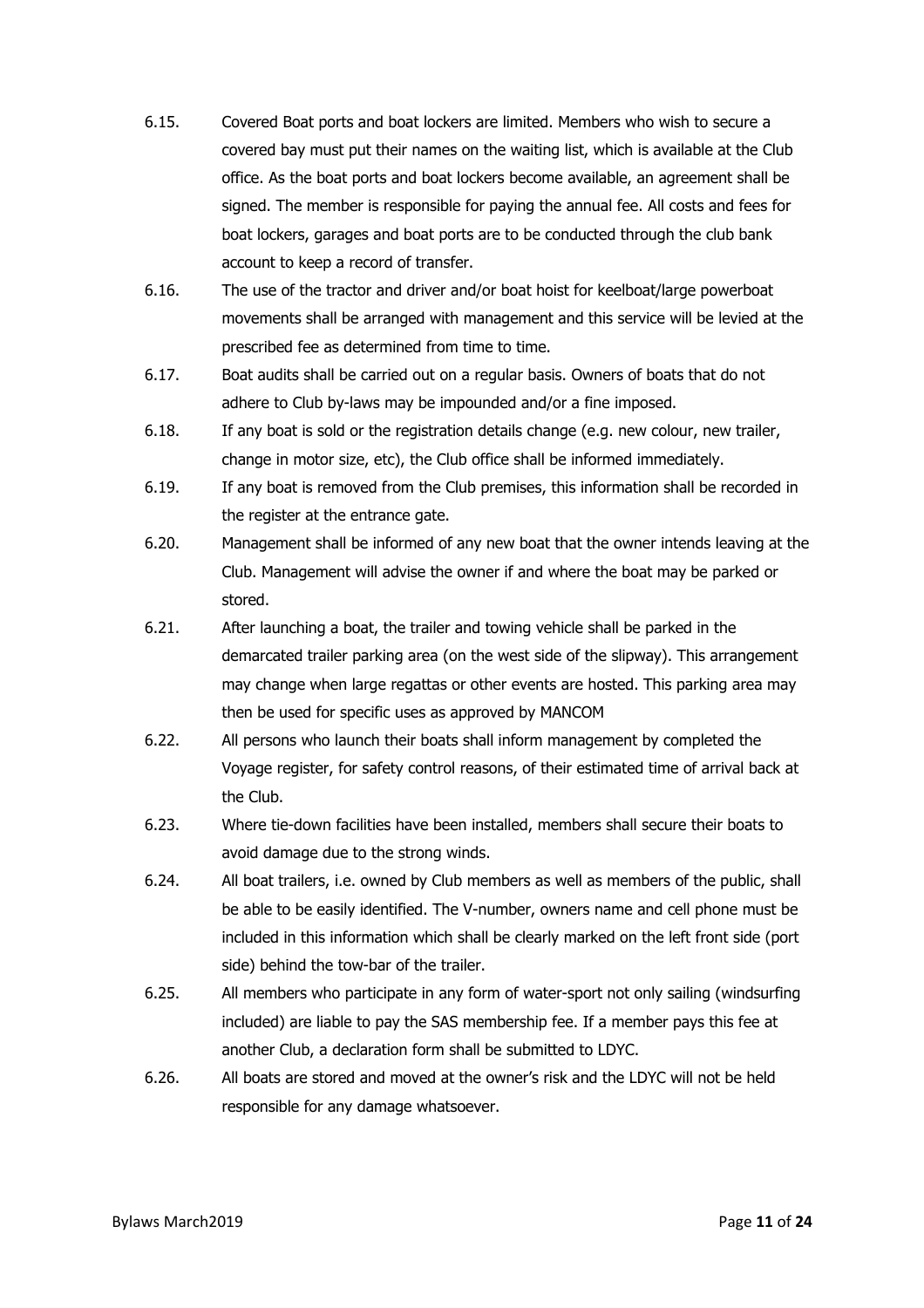# **7. RULES RELATING TO KEELBOATS**

- 7.1. Moorings may not be laid in Club waters before they have been examined and accepted by the Harbour Master as being suitable for the boat to be moored thereon. Although the Club makes, sells and lays moorings, it cannot accept responsibility nor liability for any accident, injury or damage that may occur in respect of such moorings. All boats are moored at their owner's risk.
- 7.2. A compulsory annual inspection of all member's moorings is undertaken by the Harbour Master at a basic fee agreed by the committee to which is included the prices of any materials used.
- 7.3. Laying or moving moorings can be undertaken only on the authority of the Harbour Master and members wishing to do so must complete in duplicate a Mooring Work Application form available from the clubhouse office.
- 7.4. Mooring raft usage is vested in the Harbour Master who has sole responsibility for this item of Club equipment and no member is permitted to use the raft without the Harbour Master, a Flag Officer or the Harbour Master's designated deputy, being present.
- 7.5. Mooring charges, e.g. cost of mooring, use of mooring raft, annual inspection, etc. are to be paid within 30 days of invoice. The committee shall lay down these charges and may revise these from time to time.
- 7.6. DO NOT use someone else's mooring.
- 7.7. While mooring work and the administration thereof is undertaken in good faith by the committee and its officers no responsibility nor liability whatsoever is accepted by LDYC in the event of loss or damage to any boats or moorings.
- 7.8. Use of the Slipway, Launching Cradle, Gantry and Winch is at the users own risk and the club accepts no responsibility nor liability for injury or damage resulting from the use thereof.
- 7.9. The gantry equipment includes an electrical distribution board for 15-amp plugs, a threephase outlet and a winch. When not in use these are kept locked. Keys to this equipment and the hoisting slings with their shackles re kept by the Manager during the week and over weekends and public holidays by the club bosun. Keys will only be issued against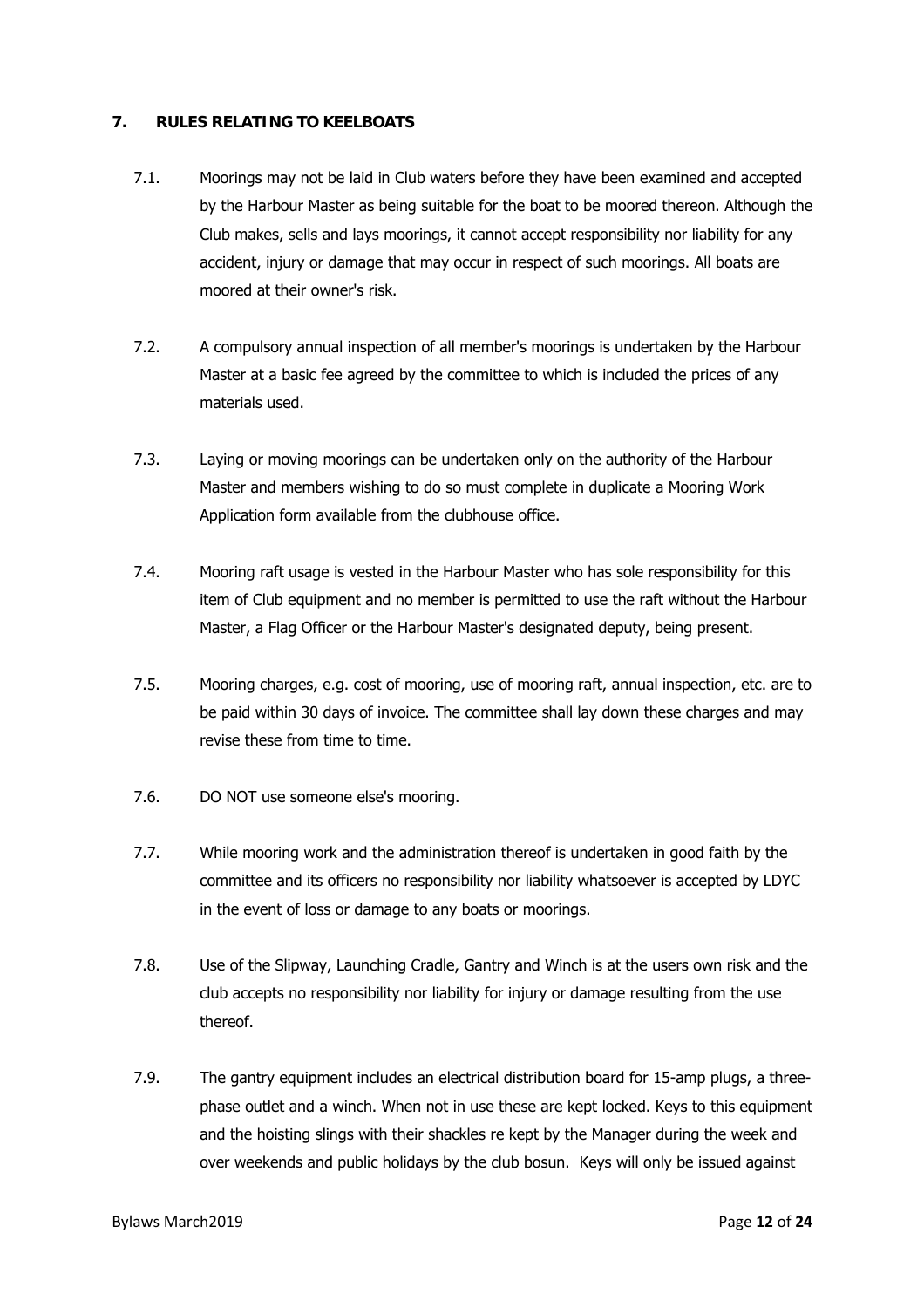signature to persons competent to handle the equipment. The keys (after locking up), slings and shackles are to be returned immediately after use.

- 7.10. The gantry, its winch, slings and shackles are not to be used for items having a mass exceeding 10 tons.
- 7.11. Sale of Boats
	- 7.11.1. Members who sell their boats must advise the Club to enable it to up-date its records. The seller must also warn the purchaser, if he is not a Club member, that he merely has visitor status and that the boat cannot be left on the Club property or waters without special consent from MANCOM.
- 7.12. Removal of Boats from Club premises.
	- 7.12.1. Members who require that boats be removed from the Club's premises must advise the Manager to this effect before the boat is removed.

#### **8. BOAT REGISTRATION SYSTEM**

- 8.1. All members' boats shall have an official club registration or "V-number" on their boats at all times. Any boat found without such a number, will be impounded and the offending member shall be required to pay a R1000.00 administration fee to obtain release of their boat from the pound.
- 8.2. The storage of boats is subject to an annual fee and the payment of subs and dues. The storage area shall be determined by the General Manager from time to time.
- 8.3. All boats (V-numbers) that do not have the official Club registration identification shall be liable for the normal public entrance daily fee.
- 8.4. Boats may be moved from time to time by LDYC staff as and when such reasonable need arises. The owner shall first be notified and shall be given reasonable notice to move his boat and/or be present when the boat is moved. Failure by the owner to respond to such a request shall entitle the Club to move the boat at the owner's risk. In an emergency, such as a fire, the Club shall have the right to move the boat without prior notification having to be given to the owner.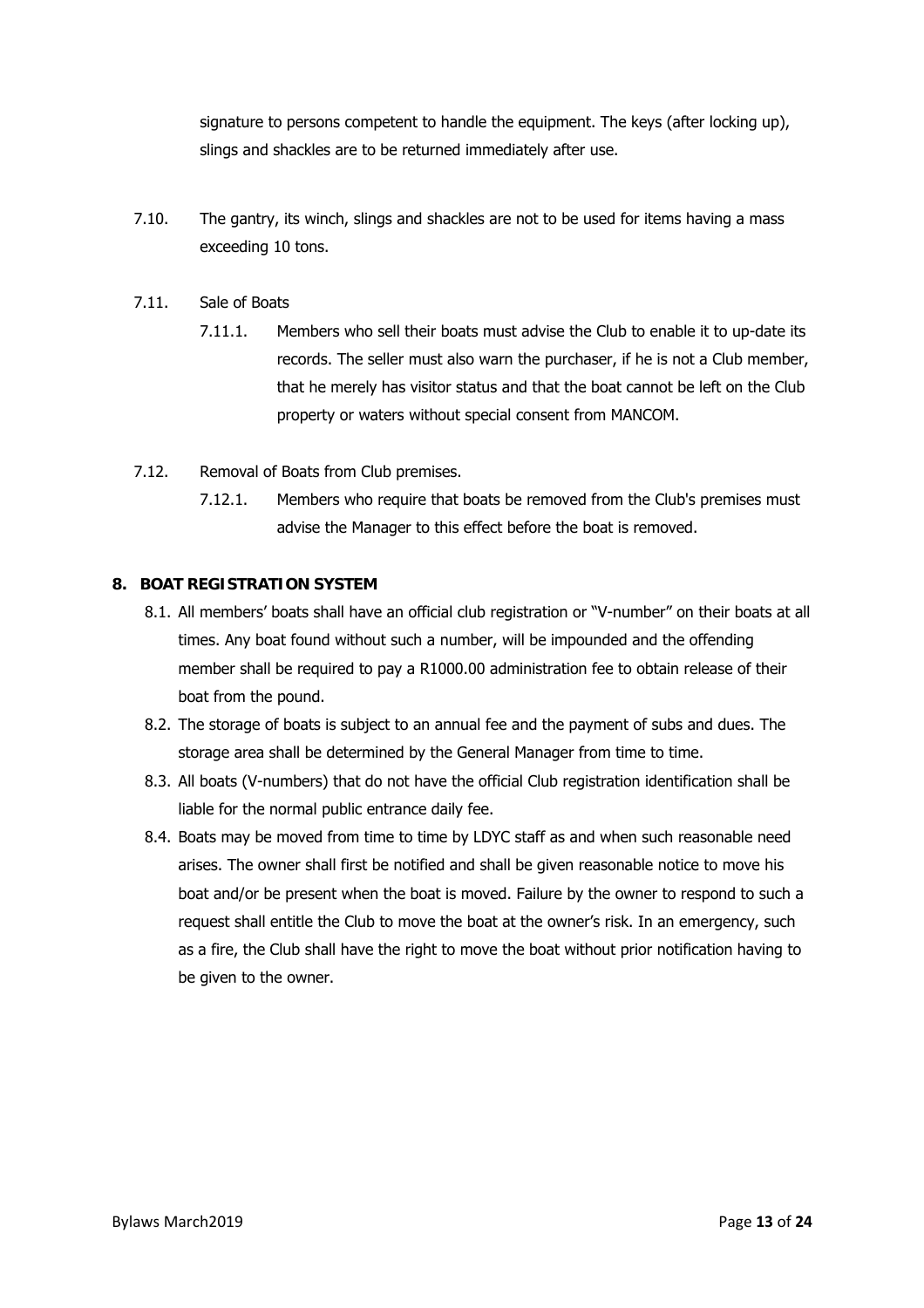#### **9. PERSONAL WATER CRAFT /JET SKI (PWC)**

- 9.1. Before a non-member PWC may enter the Club premises, the owner shall be registered with the Personal Watercraft Association (WP) and the driver must be registered with the PWCA (Personal Watercraft Association) or any such organisation the Club may specify from time to time.
- 9.2. One buoyancy aid (SABS 1417/1987) per person aboard
- 9.3. One unexpired approved projectile flare set
- 9.4. Approved, suitable fire extinguisher
- 9.5. Owners details on trailer Name and Telephone number
- 9.6. COF for Inland Waters plus Buoyancy Cert plus CatR Skippers Licence

#### **10. RULES RELATING TO CARAVANS**

- 10.1. Caravan sites, measuring approximately 10 metres by 10 metres square, have been allocated on the property in terms of the Club Development Plan. Sites, subject to availability, may be leased by members at an annual rental fixed by the committee.
- 10.2. The storage and movement of the caravan is entirely at the owner's risk.
- 10.3. No member may rent his/her caravan for financial gain to any outside parties.
- 10.4. It is strongly recommended that anti-theft devices (burglar bars and alarms, additional hasp and staple locking devices, etc) be used to secure caravans against theft.
- 10.5. Insurance on the caravan and its contents is strongly recommended.
- 10.6. Caravans may be moved from time to time by LDYC staff as and when such reasonable need arises. The owner shall first be notified and shall be given reasonable notice to move his caravan. Failure by the owner to respond to such a request shall entitle the Club to move the boat at the owner's risk. In an emergency, such as a fire, the Club shall have the right to move the caravan without prior notification having to be given to the owner.
- 10.7. Only ordinary members {single or family (including pensioners)} shall be allocated a site, Junior and Student members will not be allocated sites.
- 10.8. No member shall be allocated more than 1(one) site.
- 10.9. Only 1(one) caravan per site is allowed for the normal annual caravan site fees. An extra caravan may be allowed on the site provided permission in writing is obtained from Mancom and an extra fee determined annually. This amount subject to change from time to time as per annual site fee increases.
- 10.10. A maximum of 2 (two) caravans per caravan site will be allowed.
- 10.11. Caravan sites are not transferable except by the committee. No member may exchange a site with another member.
- 10.12. Any member who has been allocated a caravan site and either: 10.12.1. transfers to Country Membership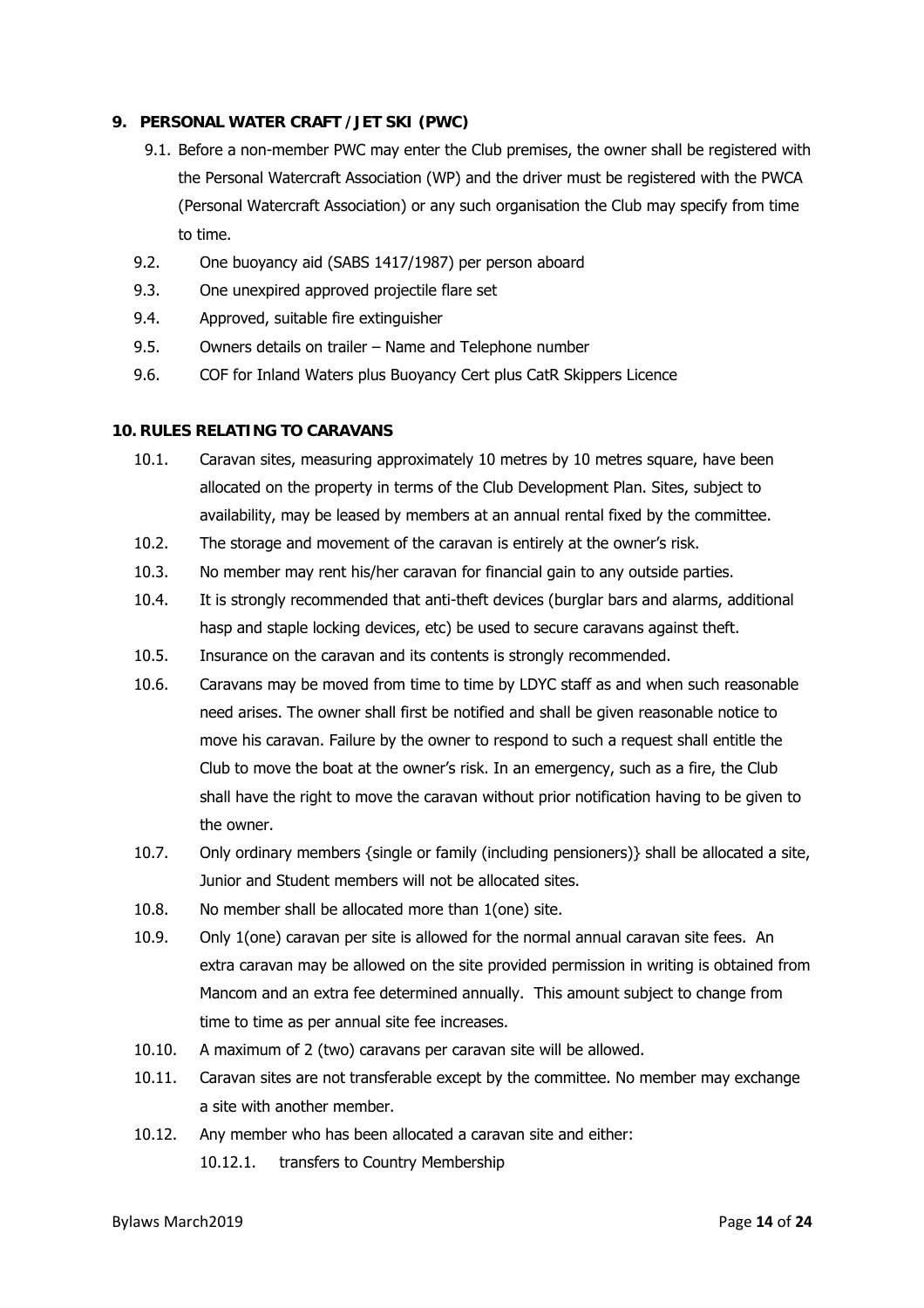- 10.12.2. resigns from the Club
- 10.12.3. fails to pay the prescribed fees within the stipulated period
- 10.12.4. fails to comply with any of the regulations set out in by-laws
- 10.12.5. is expelled from the Club in terms of Section 46 of the Constitution

shall immediately forfeit the right to the use of any caravan site at the Club.

- 10.13. In the event of suitable arrangements not being concluded by such member within a period of 60 (sixty) days following such forfeiture the Club shall have the right to remove, dismantle, dispose of, or cause such other things to be done to permit another member to occupy the site without encumbrance, unnecessary expenditure or inconvenience caused by such items.
- 10.14. Any monies received by the Club resulting from the disposal of these items will be reimbursed to the vacating member, less expenses, outstanding fees and handling charges.
- 10.15. Any member vacating a site shall advise the Club of any improvements remaining on the site to be vacated, their value, and any arrangements made in respect of such improvements. If no satisfactory arrangements have been concluded by the owner within a period of 60 (sixty) days of vacating the site, the disposal of such improvements shall become the sole responsibility of the Club. Following the disposal of such improvements the Club will reimburse the owner less expenses and handling charges.
- 10.16. In the event of the site becoming vacant for any reason, such site on becoming available for re-allocation shall be advertised on the official notice board of the Club for a period of 21 (twenty-one) days.
- 10.17. Any member wishing to apply for the use of a caravan site shall submit a completed Caravan Site Application form to the Club Admin Officer or Club Secretary and upon allocation and prior to usage pay to the Club the relevant site fee for the financial year.
- 10.18. Should more than one application be received for a caravan site the committee shall use the following rating system in selecting the successful applicant who must be a fully paid up member: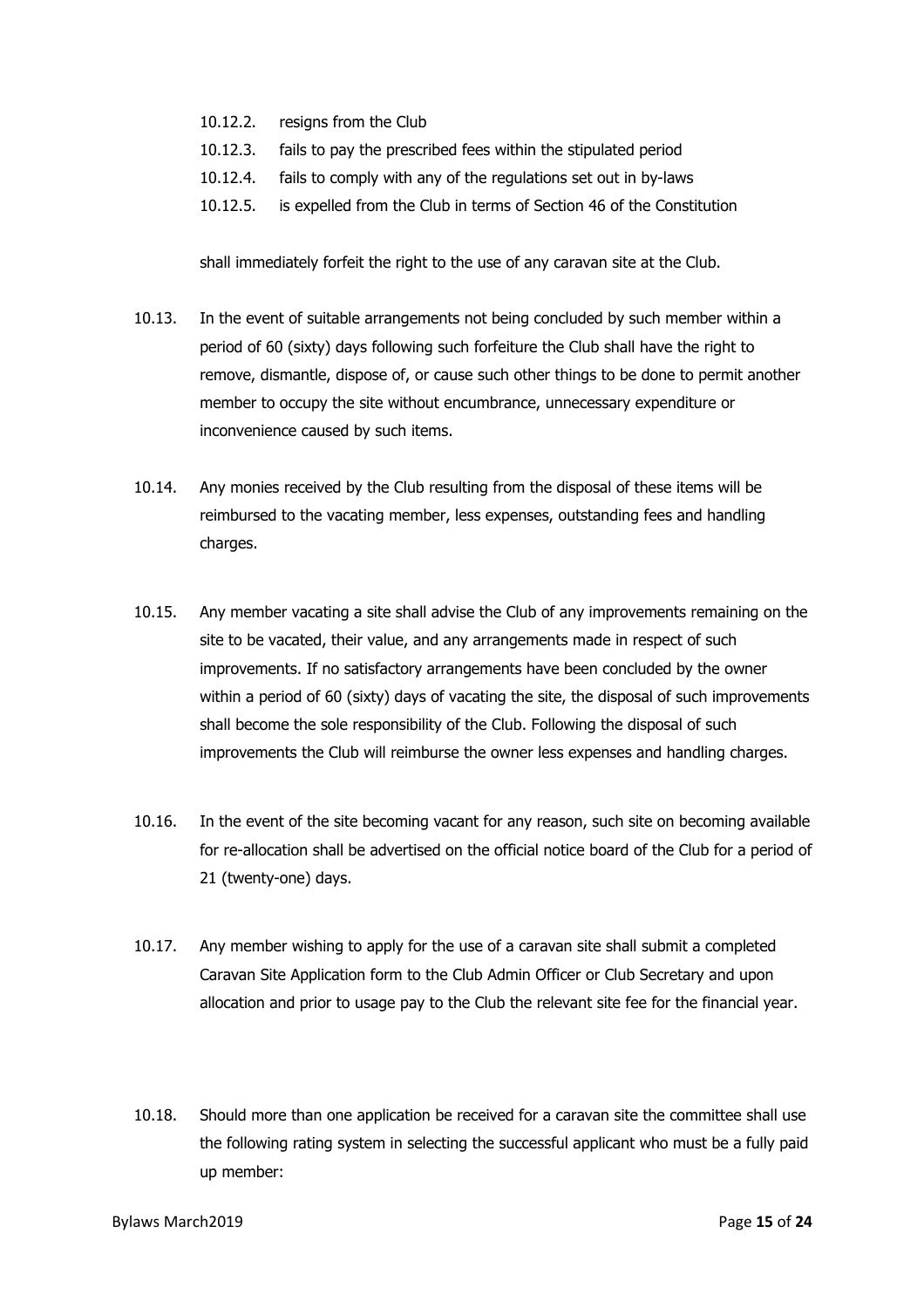- 10.18.1. ALL MEMBERS 1 Point per year of Membership
- 10.18.2. ADDITIONAL points for each person for serving on a Club Committee; subject to attending at least 75% of the relevant committee meetings held during each year of office:

| 10.18.3.  | <b>COMMODORE</b>     | 5 points |
|-----------|----------------------|----------|
| 10.18.4.  | VICE-COMMODORE       | 4 points |
| 10.18.5.  | REAR-COMMODORE       | 4 points |
| 10.18.6.  | <b>SECRETARY</b>     | 4 points |
| 10.18.7.  | <b>TREASURER</b>     | 4 points |
| 10.18.8.  | <b>PRO</b>           | 4 points |
| 10.18.9.  | <b>HARBOURMASTER</b> | 3 points |
| 10.18.10. | <b>TRUSTEE</b>       | 1 point  |

| 10.18.11. | ADDITIONAL (once only) points for service to the Club: |          |
|-----------|--------------------------------------------------------|----------|
| 10.18.12. | HONORARY LIFE COMMODORE                                | 3 points |
| 10.18.13. | <b>HONORARY LIFE MEMBER</b>                            | 2 points |

| 10.18.14. | CASH DONATIONS (where written confirmation from the club is available) |         |
|-----------|------------------------------------------------------------------------|---------|
|           | 10.18.14.1. Above R5,000 (five thousand)                               | 1 point |
|           | 10.18.14.2. R5,000 or below                                            | 1 point |

- 10.19. Should there be a tie in points, the record of payments to the Club in respect of fees or other charges and any other relevant factors considered by the committee to be of merit, may also be taken in account.
- 10.20. In the event of no applications being received during the period referred to in Section 10.16 the site shall be allocated to the first qualifying application received by the Club
- 10.21. The site shall be used by the member for a minimum of 30 (thirty) days per annum. A caravan site usage register is maintained in the Club office. Members with caravan sites who have not signed in at the gate are to complete the register at the office whenever they visit the Club. The Manager is responsible for updating the register from the gate log each week to maintain a caravan record of caravan site usage.
- 10.22. Only one towable/trailable caravan per site is allowed per standard caravan site fee. A maximum of 2 (two) caravans per site with written permission from Mancom is permitted.
- 10.23. A maximum of two vehicles per site for family members, space permitting. Vehicles should park on caravan sites or in green belt areas not in the road, guests/visitors must park in demarcated car parking areas provided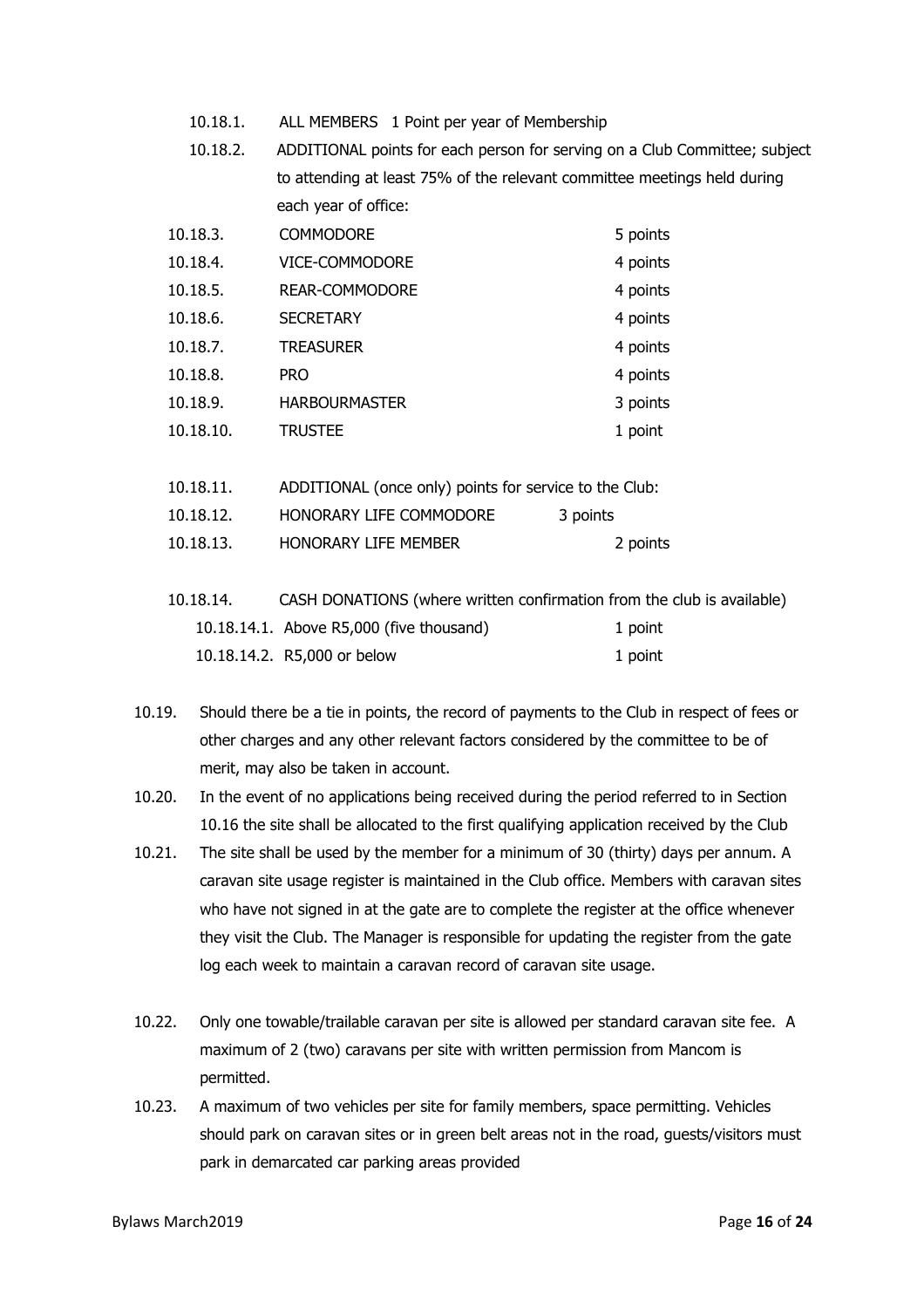- 10.24. Free standing storage boxes should not exceed 1,8m x 2m x 2m in size. The storage boxes must be within the confines of the 10m x 10m caravan site space. No storage boxes/sheds etc are allowed on the greenbelt common areas.
- 10.25. No boat road trailers, keel-boats, powerboats and catamarans be permitted on a site.
- 10.26. The responsibility for the cleanliness and maintenance of a caravan site, once it has been allocated to a member, rests with that member. Should a caravan site or any equipment thereon become unsightly or be classified as a hazard due to lack of care, MANCOM may, failing response to 2 (two) written requests to rectify the situation, cancel the allocation of such site without refund.
- 10.27. Cleanliness of caravan sites is imperative (fire hazards, vermin, flies, etc. MANCOM reserves the right to take whatever action it considers necessary to preserve this condition. Should the club incur any costs e.g. clearing, grass cutting, etc., such costs will be charged (debited) to the member concerned at a fee determined by MANCOM
- 10.28. Dishwashing water disposal on caravan sites is only permitted into soak pits, the minimum permitted size being one cubic metre. No other waste water shall be disposed of on any site.
- 10.29. Toilet water from sites may be connected to the main waste water treatment system at an additional cost per site, per annum, to be determined by MANCOM. No private French drains are permitted. In the case of DWAF or any other governing body, finding sites to be in transgression of rules or regulations the onus remains with the member to whom the site is allocated to remedy the site and pay any penalties that may be levied.
- 10.30. Water points for domestic use have been provided.
- 10.31. Members are always urged to use water sparingly and to ensure that taps are properly closed when not in use.
- 10.32. No washing of boats or cars in the caravan park is permitted.
- 10.33. Electricity supply to each site is available from a common Sub-distribution board (DB) that supplies 4 or 5 sites. The cable to this DB is 2 core and earth 2.5 mm square cable. This cable is rated for a maximum of 23 amps. Thus, each site is limited to 5 amps supply. Each Sub DB is supplied from the main distribution mounted on the wall at the Ablution blocks, the Sub DB and cable are protected by a common Overload and earth leakage circuit breaker.
- 10.34. Each site must be supplied by a maximum 5-amp circuit breaker in this sub-DB. Any member using a larger circuit breaker shall be stealing from other members and will be liable to disciplinary action.
- 10.35. All electrical installations on caravan sites should be SANS10142 compliant
- 10.36. The washing of dishes, utensils and pots is not permitted within the ablution blocks. Washing up and laundry sinks are provided in the scullery at the west end of the ladies' ablution block.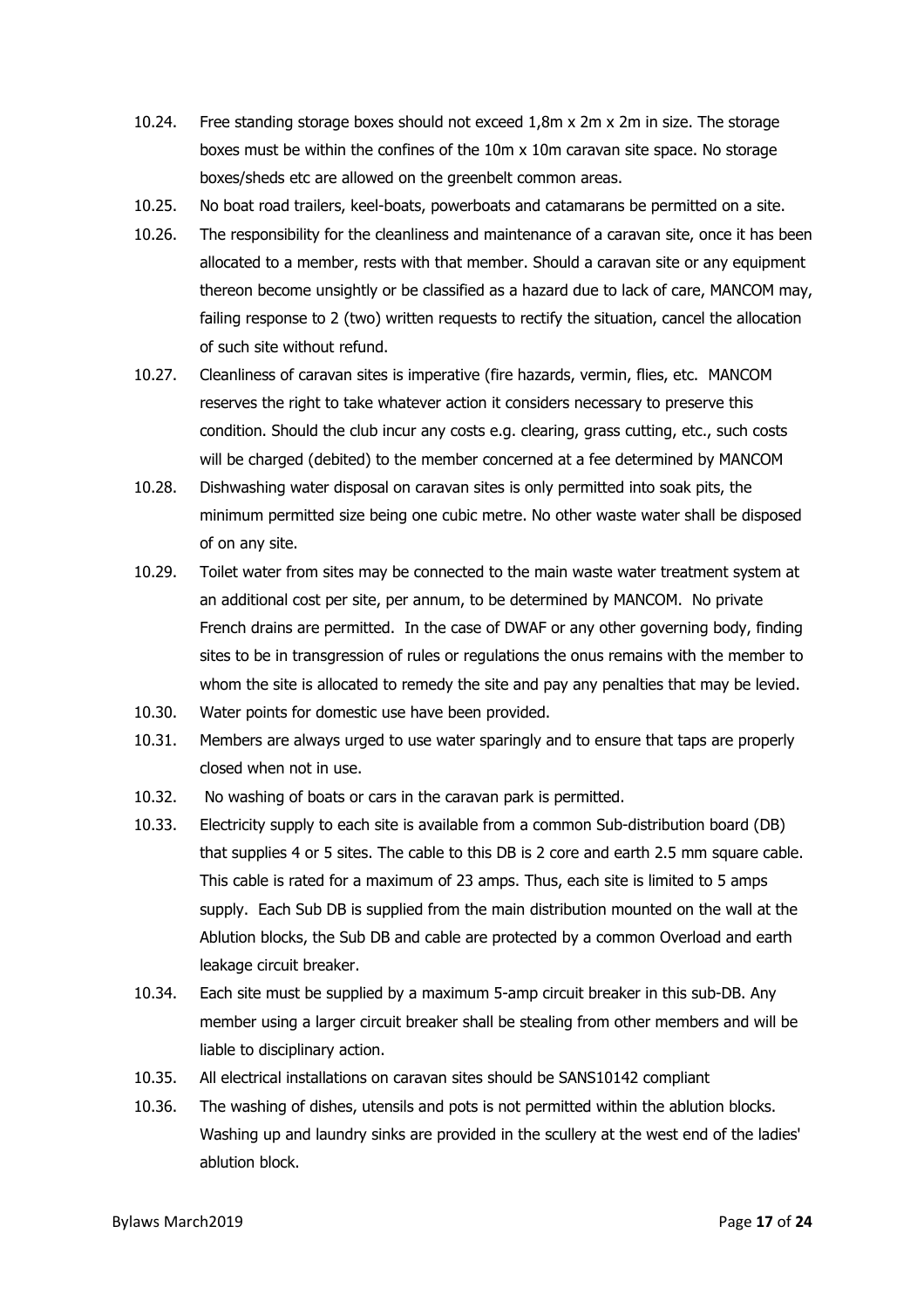- 10.37. The drying of laundry on caravan sites should be done as inconspicuously as possible.
- 10.38. No disinfectants, antiseptics, cigarette butts or other foreign matter may be disposed of into toilets or septic tanks.
- 10.39. No electricity generators are permitted except for maintenance purposes and only during specific hours. Written permission must be obtained from the club manager and neighbours in all cases before work commences.
- 10.40. Noise disturbance is not permitted. No music will be allowed after 22h00 and before 10h00. Strictly no music whatsoever is allowed from cars or stationary vehicles. Members, their families and friends are reminded to observe acceptable standards of behaviour and noise levels. Members failing to comply shall be suitably warned and disciplinary action taken.
- 10.41. There is no provision for the accommodation of domestic workers on the Club property and they are not permitted to reside on caravan sites. The employment by members of Club employees is permissible only during their off-duty hours by prior agreement with the Manager.
- 10.42. Braai fires are only permitted in suitable containers and not on the bare ground. Fire safety precautions must always be exercised.
- 10.43. Refuse disposal drums are on sites throughout the Club property and all refuse must be deposited therein.
- 10.44. Green areas, open spaces, common areas have been designed at various intervals throughout the caravan site areas. No members may utilise this space exclusively.
- 10.45. No swimming pools are allowed on the common green areas or anywhere else within the caravan sites.
- 10.46. The improvement of the common green areas, e.g. tree planting, braai fixtures, etc., shall be determined by MANCOM. However, adjoining occupiers may, with the prior approval of MANCOM develop and/or maintain the sites in accordance with the wishes of all the adjoining members.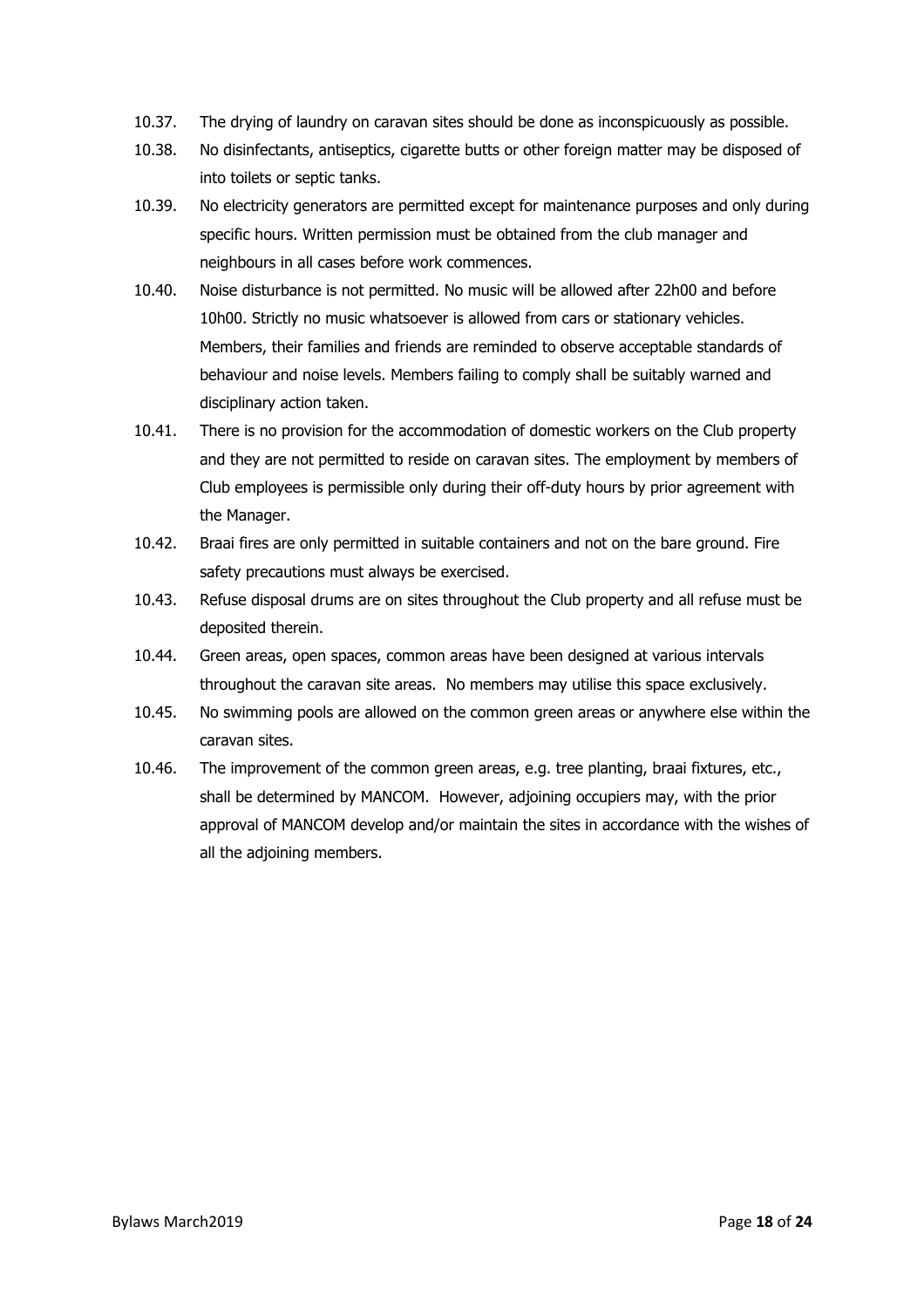#### **11. AWARDING OF STAYS**

- 11.1. The awarding of a stay for an "event" includes any water-related organized activity, e.g. Regatta, fishing or power boating event.
- 11.2. The applicants must apply in writing, noting the event/s and date/s to the club manager for consideration
- 11.3. The stay or event must not be less than 20 (twenty) hours.
- 11.4. The maximum number of stays that may be awarded per event group is 5 (five)

# **12. HERITAGE OF ALLOCATED SITES**

- 12.1. The criteria required from the relevant allocated site member must:
	- 12.1.1. Apply, in writing, in order that his/her site may be made available to be transferred to his/her son or daughter. Details of who the site must be transferred to must be unambiguous and clear
	- 12.1.2. be 55 years or older
	- 12.1.3. have occupied the allocated site for 10 (ten) consecutive years or more.
- 12.2. The "inheritor" must:
	- 12.2.1. be a member in his/her own right
	- 12.2.2. have his/her membership "in good standing"
	- 12.2.3. be at least 21 years of age
	- 12.2.4. must have at least 5 (five) years of prior unbroken membership when the parent/parents site becomes available
	- 12.2.5. must have had a minimum of 8 (eight) recorded stays per annum for the last 3 (three) years
	- 12.2.6. must apply, in writing, to qualify for the allocation of the allocated site.
- 12.3. In addition, in the event of the death of the main member, who has no spouse or partner, an appointed child has the option of taking over the site of his/her deceased parent (the member), if he/she qualifies on all the above criteria, provided that the member had previously submitted an acknowledged letter requesting that his allocated site be made available to his appointed son/daughter and such wish is contained in the recognised last will and testament.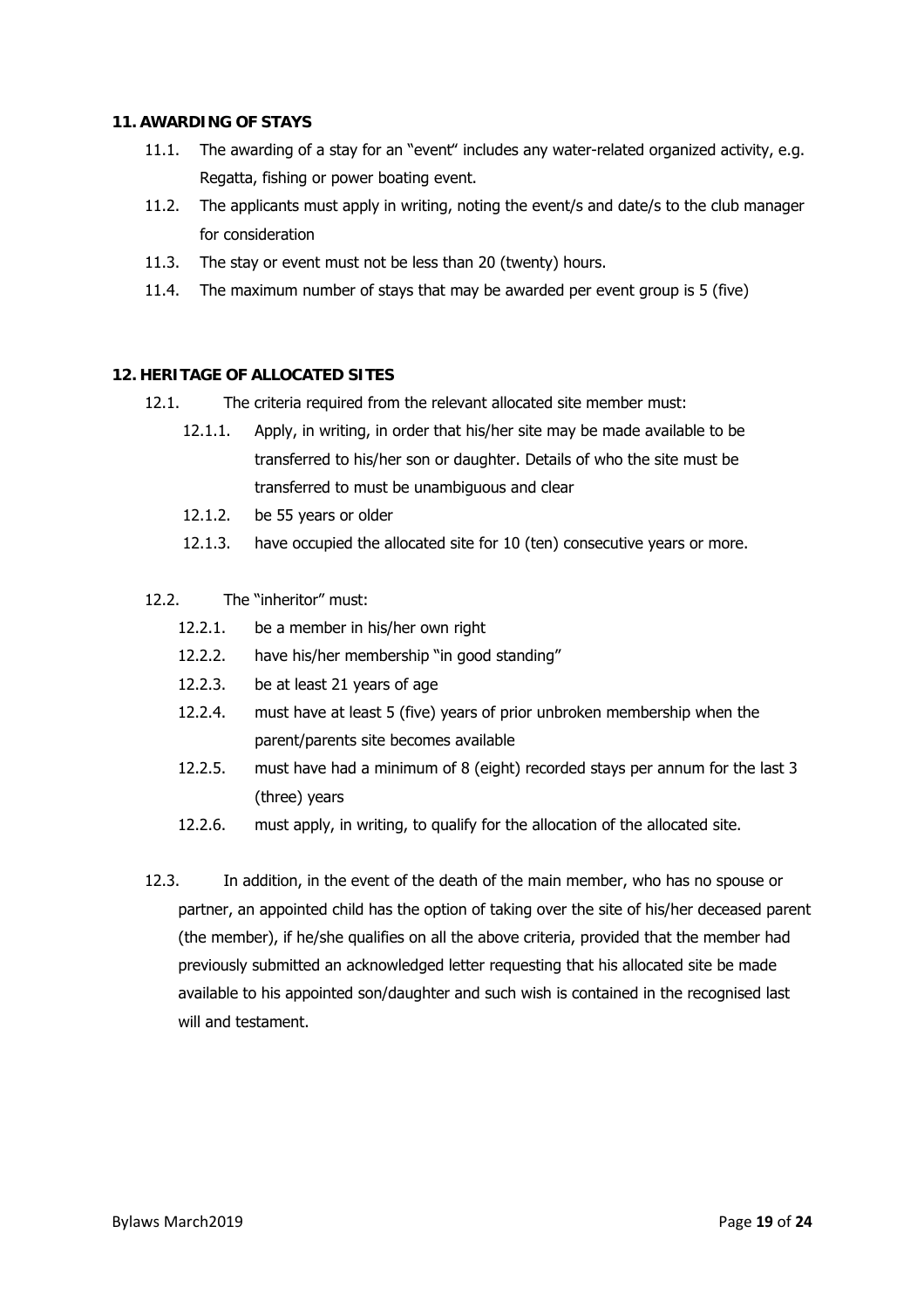#### **13. IMPROVEMENTS / ALTERATIONS TO AN ALLOCATED SITE**

- 13.1. No structure shall be erected on the site without the prior written approval of MANCOM.
- 13.2. Basic drawings of plan, front and side elevation to be submitted to Mancom for approval. Site to be inspected by MANCOM prior to commencement of building and upon completion thereof to confirm standards are complied with. Approved, date stamped, signed Drawings to be stored in caravan site file in LDYC office.
- 13.3. The canopies are to be of all metal construction. The vertical supports to be at least 75mm round or square tubing or of similar or greater strength and the canopy height is not to exceed 3.5 metres. The vertical supports to be placed in concrete foundations of at least 0.5 x 0.5 x 0.5 metres. The roof sheeting to be galvanized, of the corrugated or IBR type fastened by hook-bolts or Tec screws. The distance between hook-bolts in the two outermost rows of bolts is not to exceed 1 metre. The cross-cut ends to be fastened with at least 3 bolts each. Facia boards at least 10cm wide are to be installed unless the construction of the canopy makes it unnecessary in the opinion of MANCOM. The area covered by the structure shall not exceed 100 (one hundred) square metres of the site. All sites may be enclosed with 90% shade cloth, no permanent brick walls higher than 1.2 m except for private ablution facilities inside a caravan site that may be enclosed by 2m 100mm (single brick walling)
- 13.4. Failure to comply with any of these requirements could result in the dismantling or alteration of the structure at the cost of the member concerned.
- 13.5. Fences erected by members to demarcate their caravan sites shall be a maximum of one metre above ground level. Solid wall fencing, or screening is not permitted. Fencing shall not impede ground maintenance by Club employees.
- 13.6. Members may not employ non-members on Club property for any work to be performed unless the member is present. All contractors/workers employed by a member for construction work must always be supervised by the member during their contract work on the property.

#### **14. CONSERVATION RULES**

- 14.1. It is strongly advised that all swimming takes place in the demarcated swimming areas and members exercise caution if children are swimming in the dam.
- 14.2. No organic or inorganic waste of any nature may be deposited in the dam or left anywhere on the premises.
- 14.3. Fires may only be lit on caravan sites, at installed braai areas, and any other place where the Club has provided facilities above ground level.
- 14.4. The destruction or damage of any vegetation, animal or bird life is prohibited.
- 14.5. No hunting weapons (including pellet guns and "BB-guns") or wildlife traps may be brought onto the premises.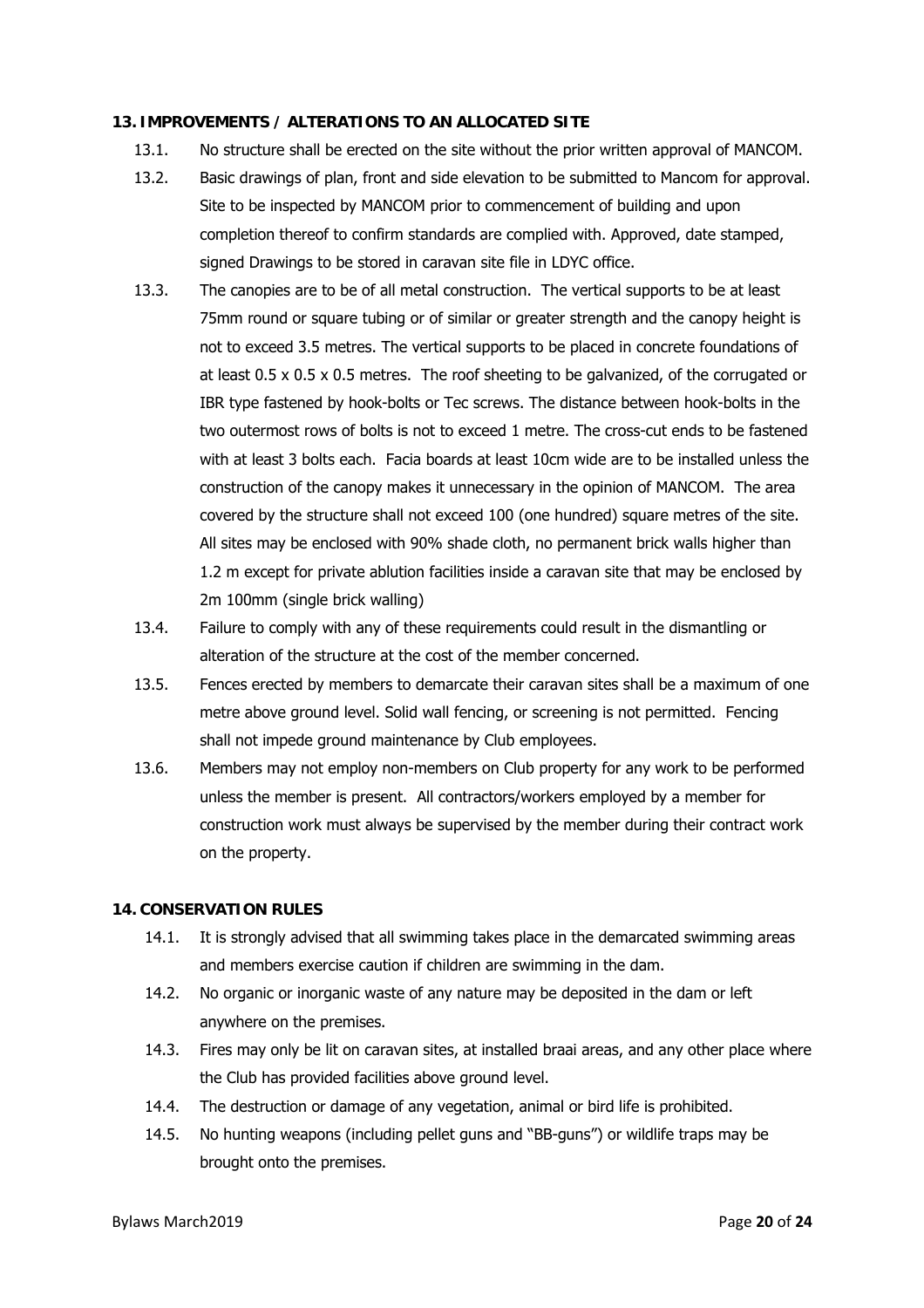- 14.6. Angling is allowed from the Club premises and on the dam. The relevant angling licence is required (details available from Outdoor Safari in town or the Department of Nature Conservation). The Club encourages the catch and release principal. No fishing line or hooks may be left lying on the premises.
- 14.7. No angling is allowed in the harbour or on the foreshore.
- 14.8. All club members have the right to stop any dangerous practices on or off the water and will, if necessary, have the right to instruct members or public to leave the Club premises.
- 14.9. The disturbance of wildlife is prohibited.
- 14.10. The Club has the right to proclaim a conservation area anywhere on the Club premises. Any area that is demarcated as a conservation area must be treated as such. Specific rules that will apply to these areas will be posted on the Club notice board.

#### **15. PETS ON CLUB PREMISES**

- 15.1. Only members may bring domestic pets onto the Club premises.
- 15.2. Members are responsible for the discipline of their domestic pets.
- 15.3. If pets cause a disturbance to any member, this must be brought to the attention of the Manager at the earliest opportunity. If a member's pet(s) has/have built up a record of undisciplined behaviour on the Club premises, the owner will be informed, and the offending animal may be barred from entering the Club premises in future.
- 15.4. MANCOM will deal with any disputes regarding pets. Their ruling on the dispute must be carried out immediately. A member who is not satisfied with the imposed corrective action may take the matter further by stating their case, in writing, to the disciplinary appeal committee.
- 15.5. Pet owners are responsible for cleaning up and disposing of their pet's "mess".
- 15.6. The Club is not liable for any damage or injury caused by pets. The owner may be held liable for any costs incurred through damage or injury to persons, property or other animals.
- 15.7. Dogs must be able to be identified by means of a disc or tag with the dog's particulars displayed (owners name, dog's name, etc).
- 15.8. Dogs are not allowed into the clubhouse and bar, nor around the clubhouse area.
- 15.9. When dogs are walked away from the member's site, the dog shall be on a lead for easy control by the owner.
- 15.10. The Club attempts to restrict the number of dogs at the Club during the period one-week before Christmas and one week after New Year's Day. During this period, the following rules will be applicable: The Board will determine the relevant dates each year. Members will be allowed to bring their dogs to the Club, but must first complete a request form, available from the office, stating that you intend bringing your dog to the Club and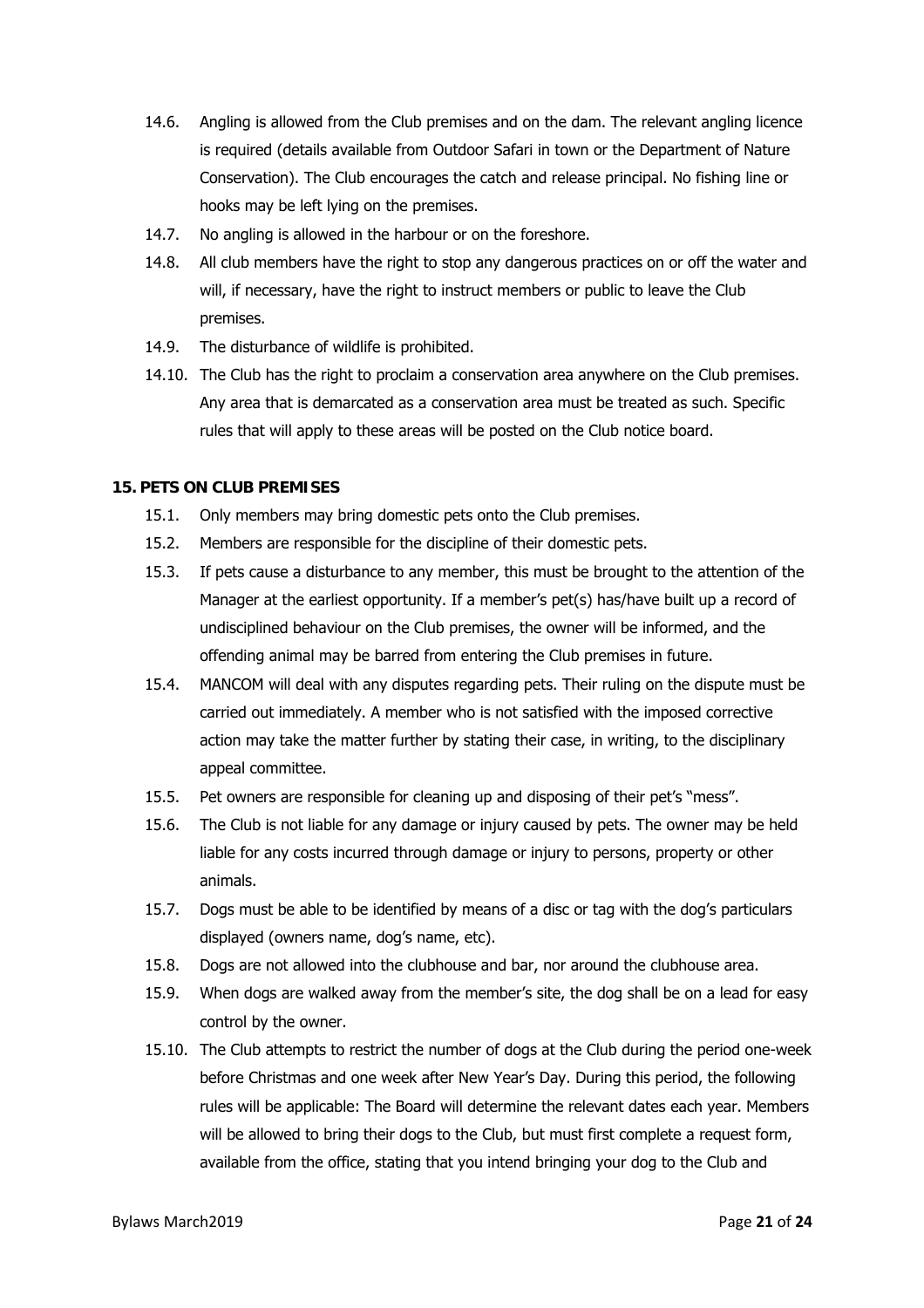reminding you of the various existing Club by-laws relating to dogs. By signing this form members will be committing themselves to abide by these rules. Any dogs that have previously been identified as "problem" dogs will not be allowed on the premises during this period. If any problems are experienced with dogs during this period, the existing disciplinary system will be followed and, if the complaint is justified, the owner will be asked to remove the dog from the premises.

#### **16. USE BY MEMBERS OF CLUB EQUIPMENT**

- 16.1. Any equipment or item/s that belongs to the Club may only be used with prior permission from the Manager or his representative. After use, these items must be returned as soon as possible.
- 16.2. Any damage to equipment or items, whilst being used by a member, must be repaired or replaced by the member.
- 16.3. The driving of the Club tractor is restricted to certain LDYC staff.

# **17. YOUTH MATTERS AND RELATED RULES**

- 17.1. The Youth clubhouse and kids' room is restricted to members or guests accompanied by a member.
- 17.2. Rules will be posted in the Youth clubhouse relating to this facility. These rules must always be obeyed.
- 17.3. No Club dinghies or equipment may be used without the permission of the Youth Sail Training Officer or the club manager.
- 17.4. The Director of Local Community Development and Youth Sailing may from time to time obtain MANCOM approval for a specific set of rules or Youth Code of Conduct, which shall be binding upon all youth while on LDYC premises.

#### **18. CAMPING RULES**

- 18.1. No camping is allowed on the foreshore in front of the caravan sites unless so authorised by MANCOM.
- 18.2. No fires to be made except in braai area, fire pit facilities or containers provided by the Club or in a standalone braai or Weber-type braai which has at least three legs and shall be of firm steel or similar type of construction.
- 18.3. All fires shall be extinguished once the braai is completed and the remaining ash, wood or coal removed, and the braai area left clean.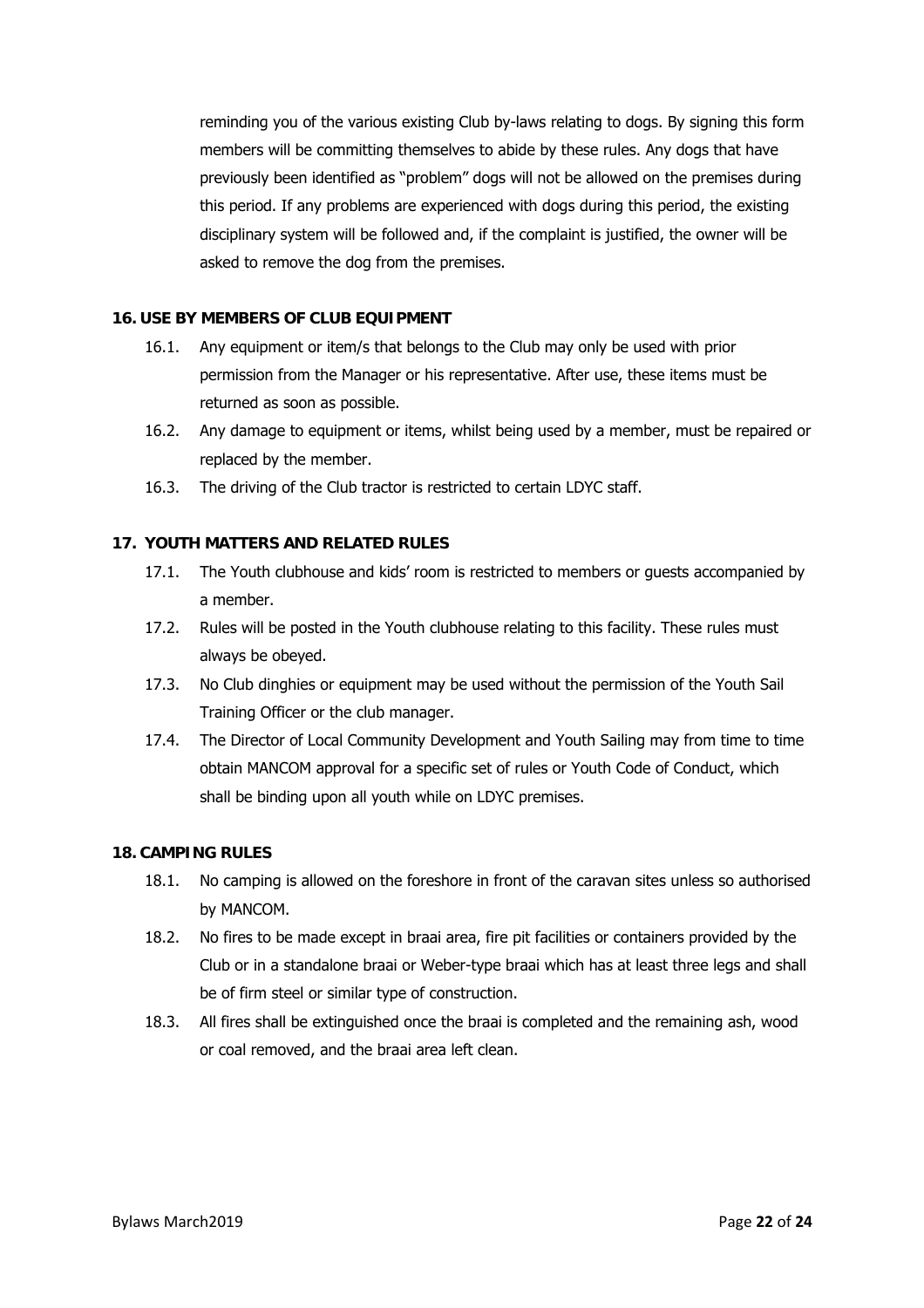#### **19. RULES RELATING TO THE BAR**

- 19.1. The bar hours are flexible, depending on demand and shall be at the discretion of the General Manager.
- 19.2. The \*normal hours of operation are:
	- 19.2.1. Fridays: 18h00 to 24h00
	- 19.2.2. Saturdays: 11h00 to 24h00
	- 19.2.3. Sundays: 11h00 to 19h00
	- 19.2.4. Public Holidays: 11h00 to 24h00
	- 19.2.5. December period: 11h00 to 24h00
	- 19.2.6. \*Club Liquor Licence allows operation until 24h00.
- 19.3. The relevant bartender, who is appointed as the "Manager" (in terms of Section 39 (1) or (2) of the Liquor Act), is ultimately responsible for determining the bar hours. He/she will call the "last round" prior to closing. Members must adhere to this arrangement.
- 19.4. In addition to 18.3), the bartender will refuse to serve any person who is under the age of 18 or who has, according to him/her, consumed too much alcohol.
- 19.5. If members are accompanied to the bar with their guests, these guests must be signed in the Visitor's Book by the member. This responsibility is that of the member.
- 19.6. No children under the age of 18 are allowed inside the bar, whether accompanied by an adult or not.
- 19.7. No dogs are allowed in the bar.
- 19.8. Drinking glasses are not allowed to be removed from the bar area.

#### **20. CAFETERIA / CANTEEN / RESTAURANT**

- 20.1. The normal trading hours are as follows:
	- 20.2. Fridays: 17h30 to 21h00
	- 20.3. Saturdays: 08h00 to 21h00
	- 20.4. Sundays: 08h00 to 17h00
	- 20.5. Public Holidays: 08h00 to 19h00
	- 20.6. December period: 08h00 to 21h00
- 20.7. The cafeteria/canteen/ restaurant may not be in operation from June to August. (Dates as per LDYC Calendar).
- 20.8. The trading hours are flexible, depending on demand, and shall be at the discretion of the General Manager.